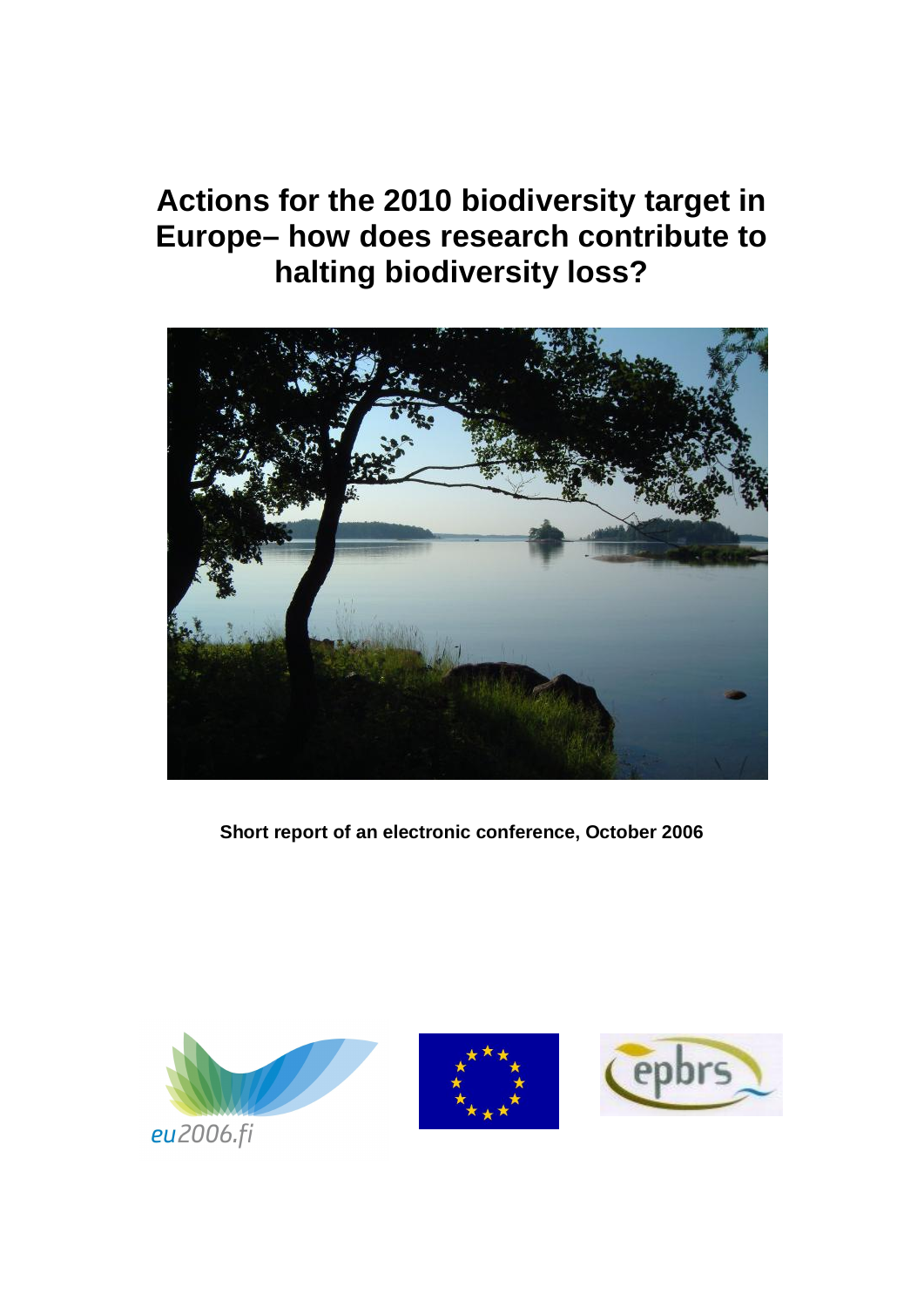#### **E-Conference organisation:**

| Juliette Young, Allan Watt, Malcolm<br><b>Collie and Denise Wright</b><br><b>CEH Banchory</b><br><b>Hill of Brathens</b><br>Banchory AB31 4BW<br><b>UK</b>                             | <b>Centre</b> for<br><b>Ecology &amp; Hydrology</b><br>NATURAL ENVIRONMENT RESEARCH COUNCIL |
|----------------------------------------------------------------------------------------------------------------------------------------------------------------------------------------|---------------------------------------------------------------------------------------------|
| Mauri Ahlberg<br>Department of Applied Sciences of<br>Education<br>P.O. Box 9<br>00014 University of Helsinki<br>Finland                                                               | UNIVERSITY OF HELSINKI                                                                      |
| <b>Terry Parr</b><br><b>CEH Lancaster</b><br><b>Lancaster Environment Centre</b><br>Bailrigg, Lancaster LA1 4AP<br><b>UK</b>                                                           | <b>Centre</b> for<br><b>Ecology &amp; Hydrology</b><br>NATURAL ENVIRONMENT RESEARCH COUNCIL |
| <b>Stephan Pauleit</b><br>Centre for Forest, Landscape and<br>Planning<br>Royal Veterinary and Agricultural<br><b>University</b><br>Rolighedsvej 23<br>1958 Frederiksberg C<br>Denmark | Forest & Landscape                                                                          |
| Jari Niemelä<br>Department of Biological<br>and<br><b>Environmental Sciences</b><br>Viikinkaari 1, P.O. Box 65<br>00014 University of Helsinki<br>Finland                              | UNIVERSITY OF HELSINKI                                                                      |

The publication should be cited as follows:

Young, J., Åhlberg, M., Niemelä, N., Parr, T., Pauleit, S., & Watt, A.D. (Editors). 2006. Actions for the 2010 biodiversity target in Europe – How does research contribute to halting biodiversity loss? Report of an e-conference.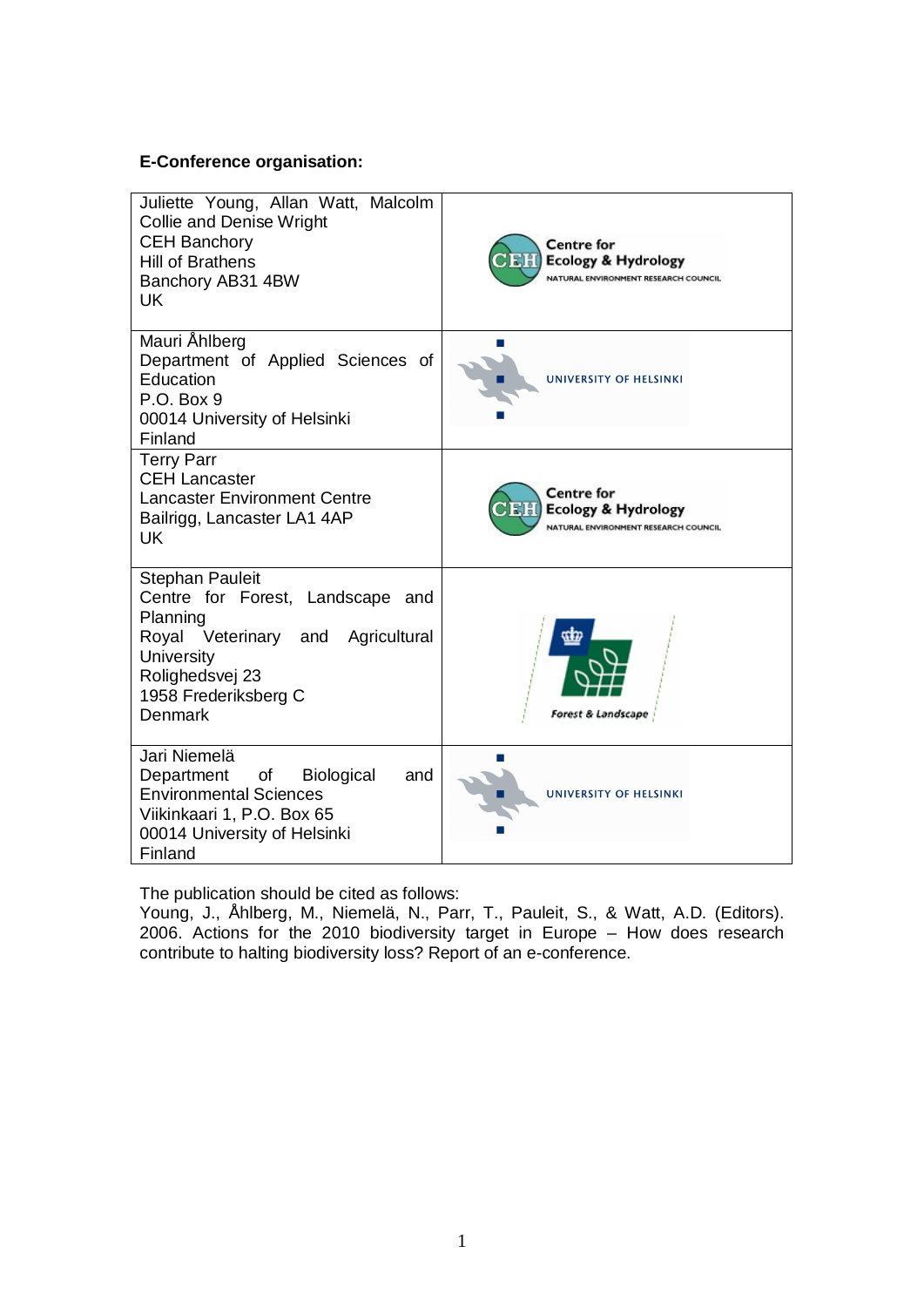## **EPBRS Helsinki Meeting local organisation committee:**

| Heli Karjalainen,<br>Academy of Finland<br>P.O.Box 99,<br>00501 Helsinki                                                                                   | <b>ACADEMY OF FINLAND</b> |
|------------------------------------------------------------------------------------------------------------------------------------------------------------|---------------------------|
| Jari Niemelä, Sanna Sorvari<br>Department of Biological and<br><b>Environmental Sciences</b><br>Viikinkaari 1, P.O. Box 65<br>00014 University of Helsinki | UNIVERSITY OF HELSINKI    |
| Marina von Weissenberg,<br>P.O.Box 35,<br>Fi-00023 Government                                                                                              |                           |
| Mikael Hildén, Eeva Furman,<br>Heikki Toivonen<br>Finnish Environment Institute,<br>P.O.Box 140, FI-00251 Helsinki                                         | SYKE                      |
| Marja-Leena Loukola, Lea Houtsonen,<br>Susanna Tauriainen<br>Finnish National Board of Education,<br>Hakaniemenkatu 2,<br>FI-00530 Helsinki                |                           |
| Eila Jeronen<br>Department of Educational Sciences and<br>Teacher Education, University of Oulu,<br>P.O.B. 2000, FI-90014 University of Oulu               | UNIVERS                   |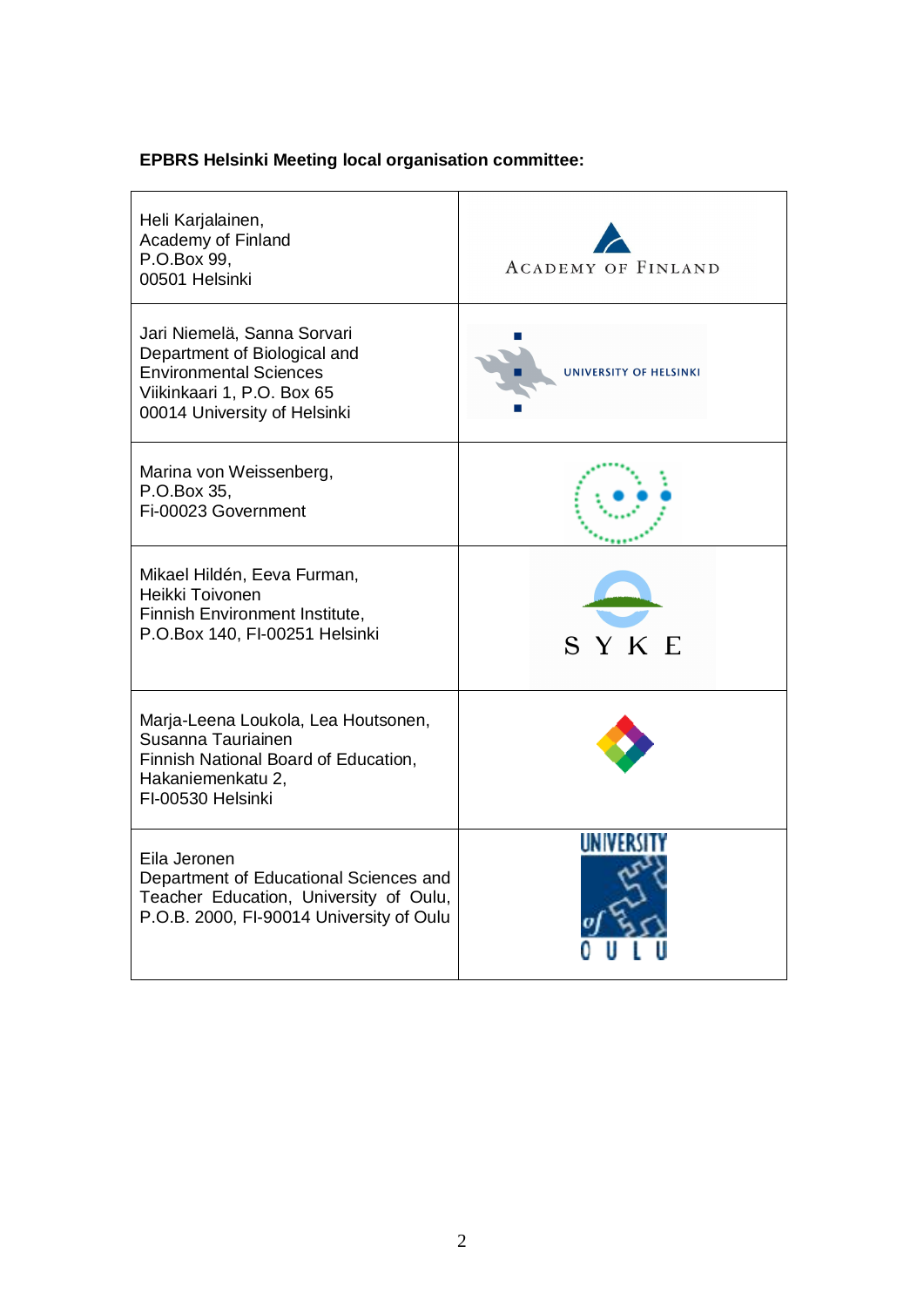

## <span id="page-3-0"></span>Contents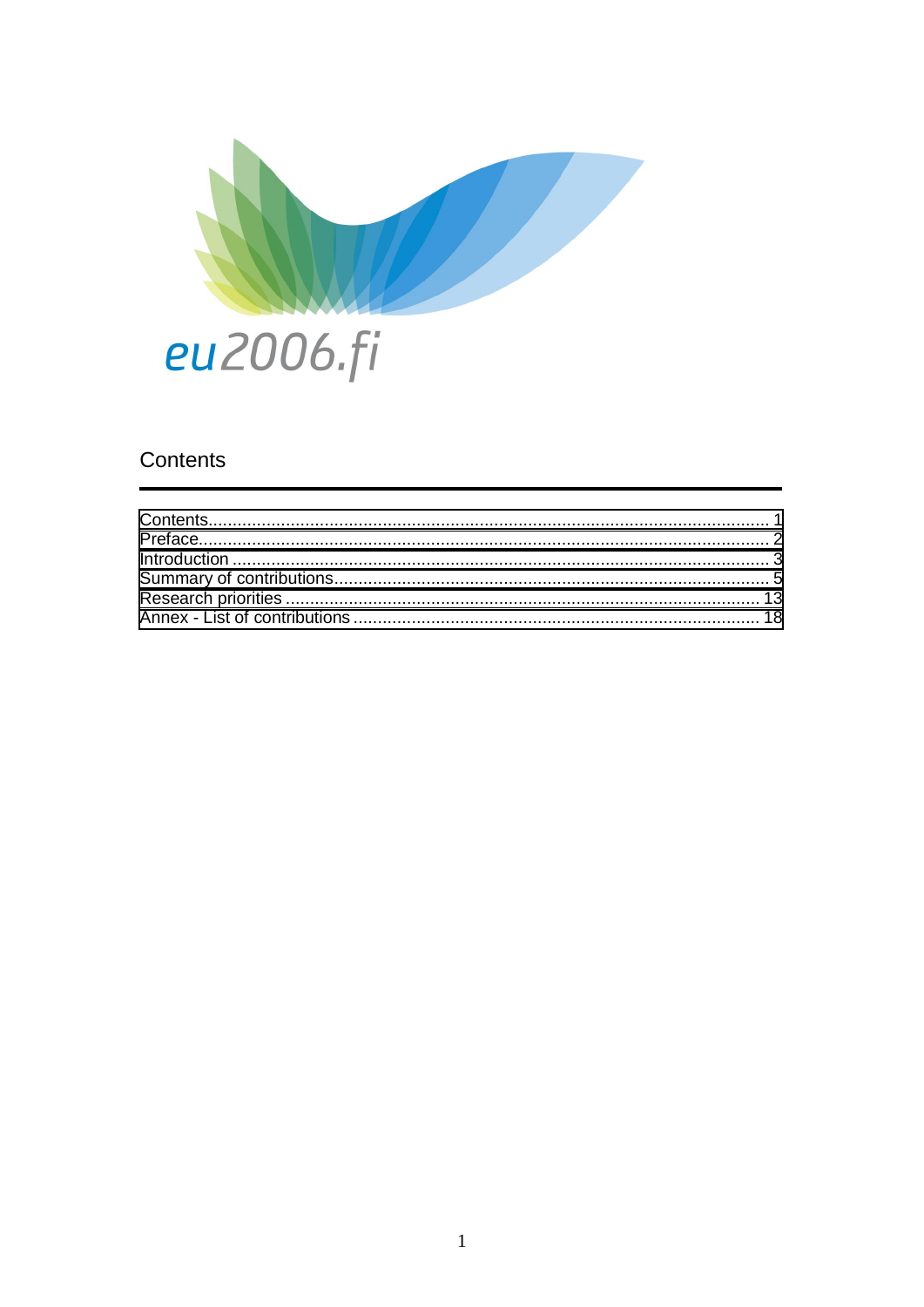

## <span id="page-4-0"></span>**Preface**

Research on biodiversity is essential to help the European Union and EU Member States to implement the Convention on Biological Diversity as well as reach the target of halting the loss of biodiversity in Europe by 2010.

The need for co-ordination between researchers, the policy-makers that need research results and the organisations that fund research is reflected in the aims of the "European Platform for Biodiversity Research Strategy" (EPBRS), a forum of scientists and policy makers representing the EU countries, whose aims are to promote discussion of EU biodiversity research strategies and priorities, exchange of information on national biodiversity activities and the dissemination of current best practices and information regarding the scientific understanding of biodiversity conservation.

This is a report of the E-conference entitled "Actions for the 2010 biodiversity target in Europe– how does research contribute to halting biodiversity loss?" preceding the EPBRS meeting to be held under the Finnish EU presidency in Helsinki, Finland from the 17<sup>th</sup> to the 19<sup>th</sup> November 2006.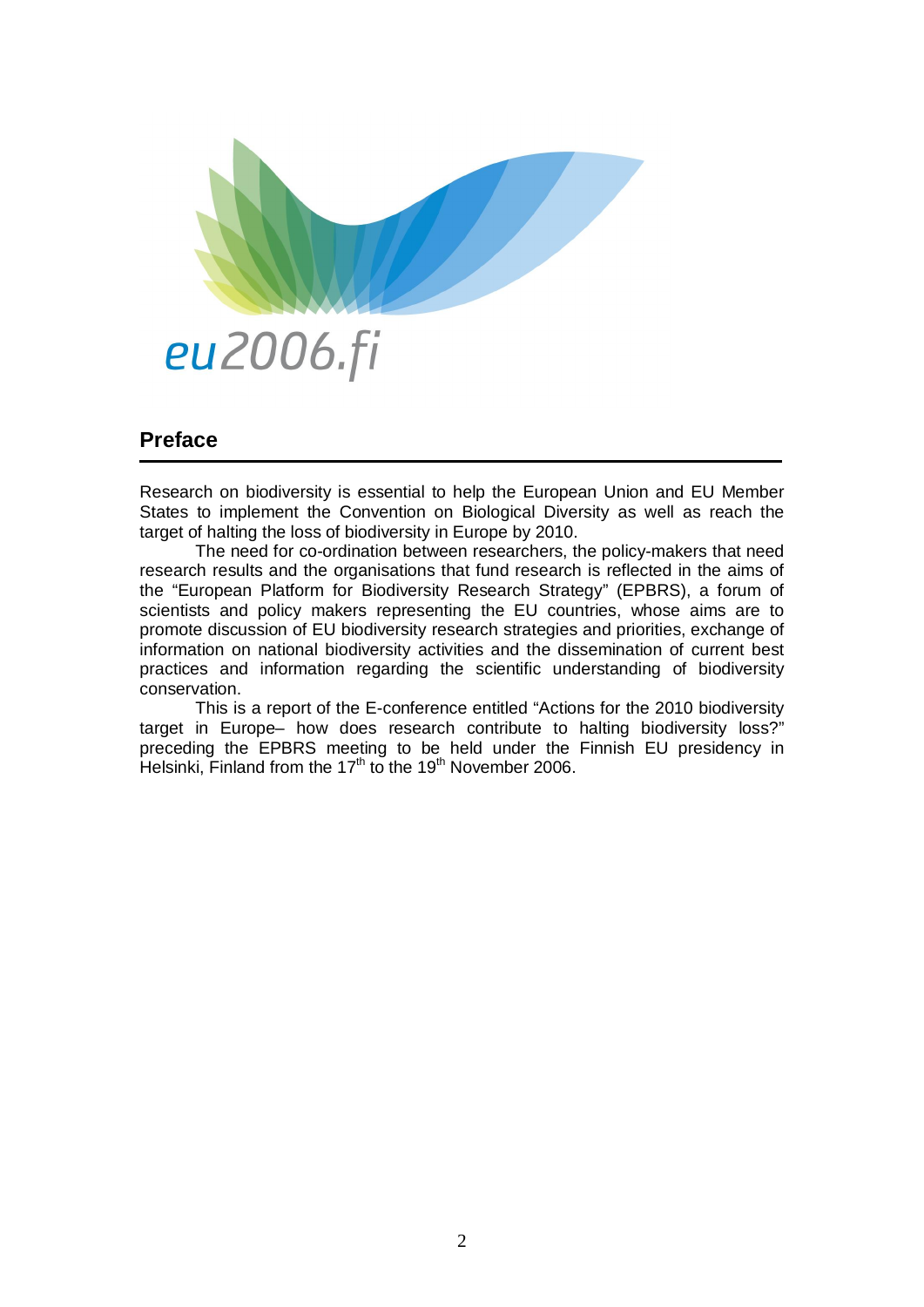

### <span id="page-5-0"></span>**Introduction**

#### *Jari Niemelä*

Recent assessments of the status and trends of world's biodiversity indicate that biodiversity and consequently ecosystem services provided by biodiversity are in decline. However, there is hope that such negative trends can be changed. The EU has made significant commitments to reverse biodiversity decline by agreeing 'to halt the decline of biodiversity by 2010'. Although there are signs of slowing rates of biodiversity, the pace and extent of implementation has been insufficient (Halting the loss of biodiversity by 2010 – and beyond, COM(2006) 216 final). The Communication states that the achievement of the 2010 target is still possible but will require accelerated implementation.

The aim of the Finnish EPBRS meeting (in Helsinki 17-19 November 2006), therefore, is to provide material that will help the EU and international policy processes to accelerate the implementation of measures to halt the biodiversity loss by formulating more precise expectations on biodiversity research and policy. Science in support of the 2010 target should focus on research that will inform policy and practice relating to biodiversity conservation, agriculture, the built environment, water resources, and coastal and marine management. Enhanced collaboration between researchers and policy-makers is a key to success in halting the loss of biodiversity, and promoting such collaboration is one of the main goals of the Helsinki EPBRS meeting.

The Finnish EPBRS meeting is structured around one general issue and two focused ones. 'How to reach the 2010 -and beyond - target: research influencing policy' is the overarching theme of the meeting, while 'Youth and biodiversity' and 'Urban ecology and biodiversity' are emerging biodiversity issues important for the EU. This electronic conference is organized to discuss these three issues.

The e-conference chairman for the first issue 'How to reach the 2010 – and beyond – target' is Dr Terry Parr (CEH). The issue is further divided into three topics: - Effects of research on biodiversity policy including examples of best practice

- Communication gaps for the use of biodiversity research to halt the loss of biodiversity

- Three most important research topics for halting biodiversity decline and their justification.

The second issue 'Youth and biodiversity' focuses on biodiversity in school education. The e-conference chairman for this issue is Professor Mauri Åhlberg (University of Helsinki). The session has two topics:

- Innovations to promote biodiversity by co-operation of teachers and scientists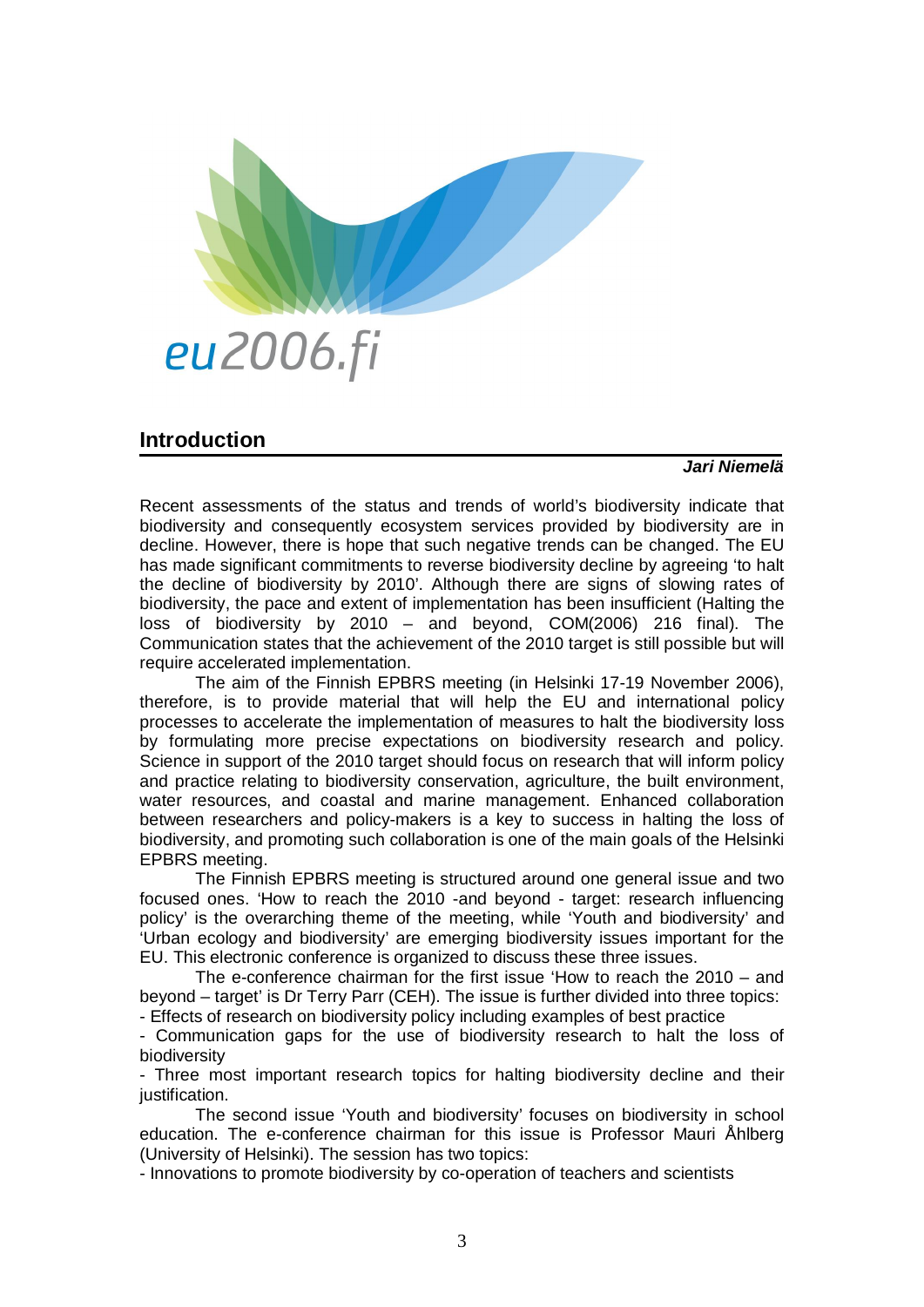- Schools as activators of the monitoring of environmental change.

The e-conference chairman for the third issue 'Urban ecology and biodiversity' is professor Stephan Pauleit (Centre for Forest, Landscape and Planning, Royal Veterinary and Agricultural University, Denmark). This session will focus on the status, trends and research needs in urban biodiversity in Europe.

I hope you enjoy and participate in the electronic conference which will feed into the November EPBRS meeting.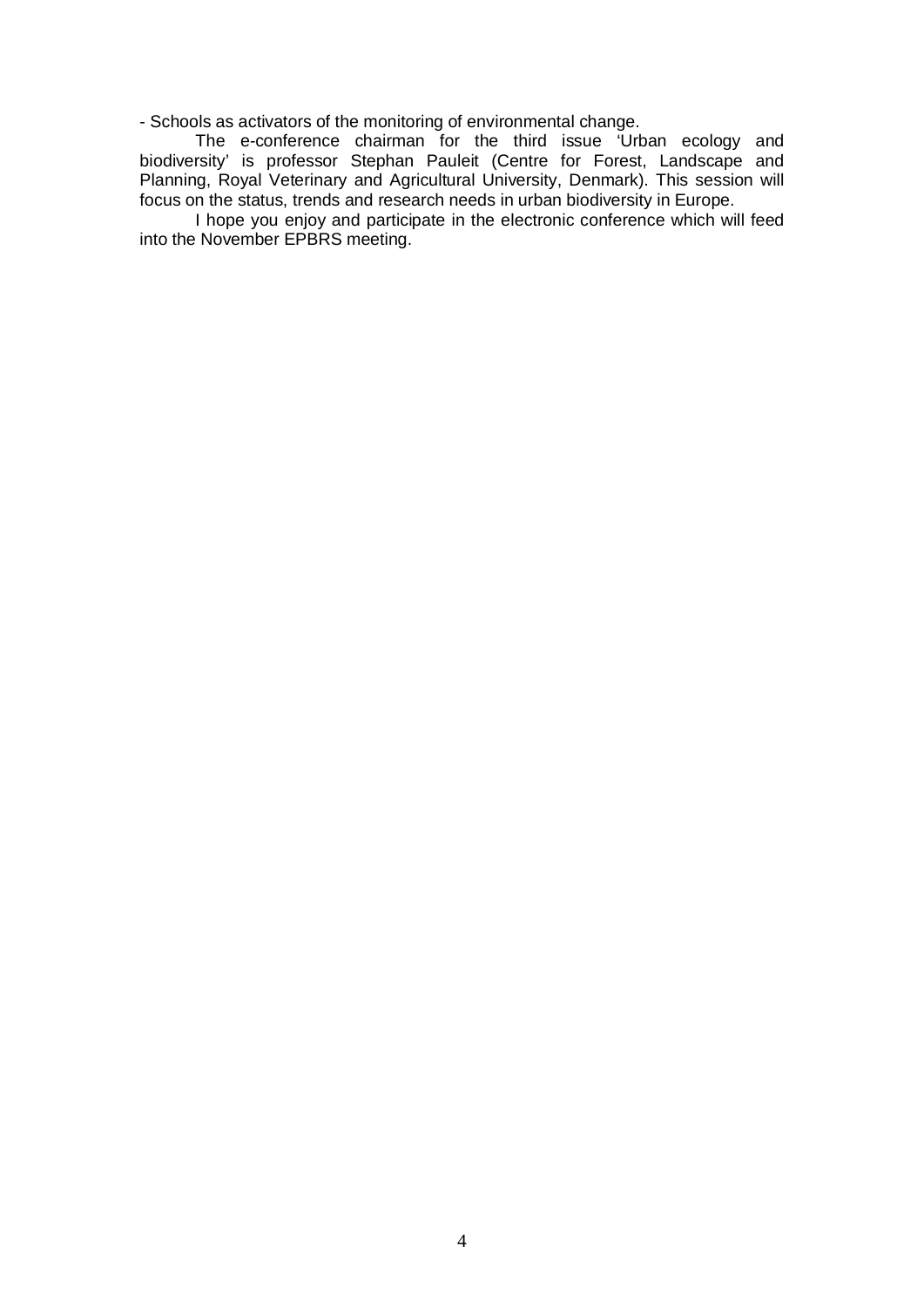

## <span id="page-7-0"></span>**Summary of contributions**

#### *Terry Parr, Stephan Pauleit and Mauri Åhlberg*

#### **How to reach the 2010 target and beyond**

The main aims of this E-conference were to identify the most important research topics for halting biodiversity decline and to explore knowledge transfer and communication gaps, particularly with policy. We will have to wait until the results are discussed at the EPBRS meeting in Finland in November for a complete analysis of the contributions in relation to the match between current research and policy priorities. However, the response to this E-conference shows that interest in biodiversity a research and policy has never been greater. This reflects an ongoing commitment to biodiversity conservation in protected areas but also a growing recognition of the role that biodiversity plays across many sectors of society and in the wider seascapes, landscapes and urban areas.

#### *1. Priority Research Areas*

Initial priorities for research were identified in the SYKE report summarising the results of an EPBRS/ALTER-Net questionnaire. Many of the contributions to the Econference supported these main areas of research but there were some important shifts in emphasis emerging. These are summarised below.

#### *Priority Research Area 1. Improve understanding of the major anthropogenic and natural drivers of biodiversity change, and their individual and combined impacts.*

The E-conference provided a few mentions of key pressures on biodiversity, particularly climate change, but the main emphasis was on management of biodiversity inside and outside of protected areas. Inside protected areas the need was for more research to facilitate adaptive management. But with the recognition that only a relatively small proportion of land (15%) is in protected areas there was a great deal of interest in research to look at biodiversity in relation to cross-sectoral issues. In particular, actions to mitigate human effects on biodiversity and identify "win-win" options where biodiversity could benefit from policies in other sectors. The need for a better understanding and management of agriculture-biodiversity interactions was repeatedly stressed but other concepts such as "eco-enterprises"; "systematic conservation planning" and "creative conservation" were also put forward.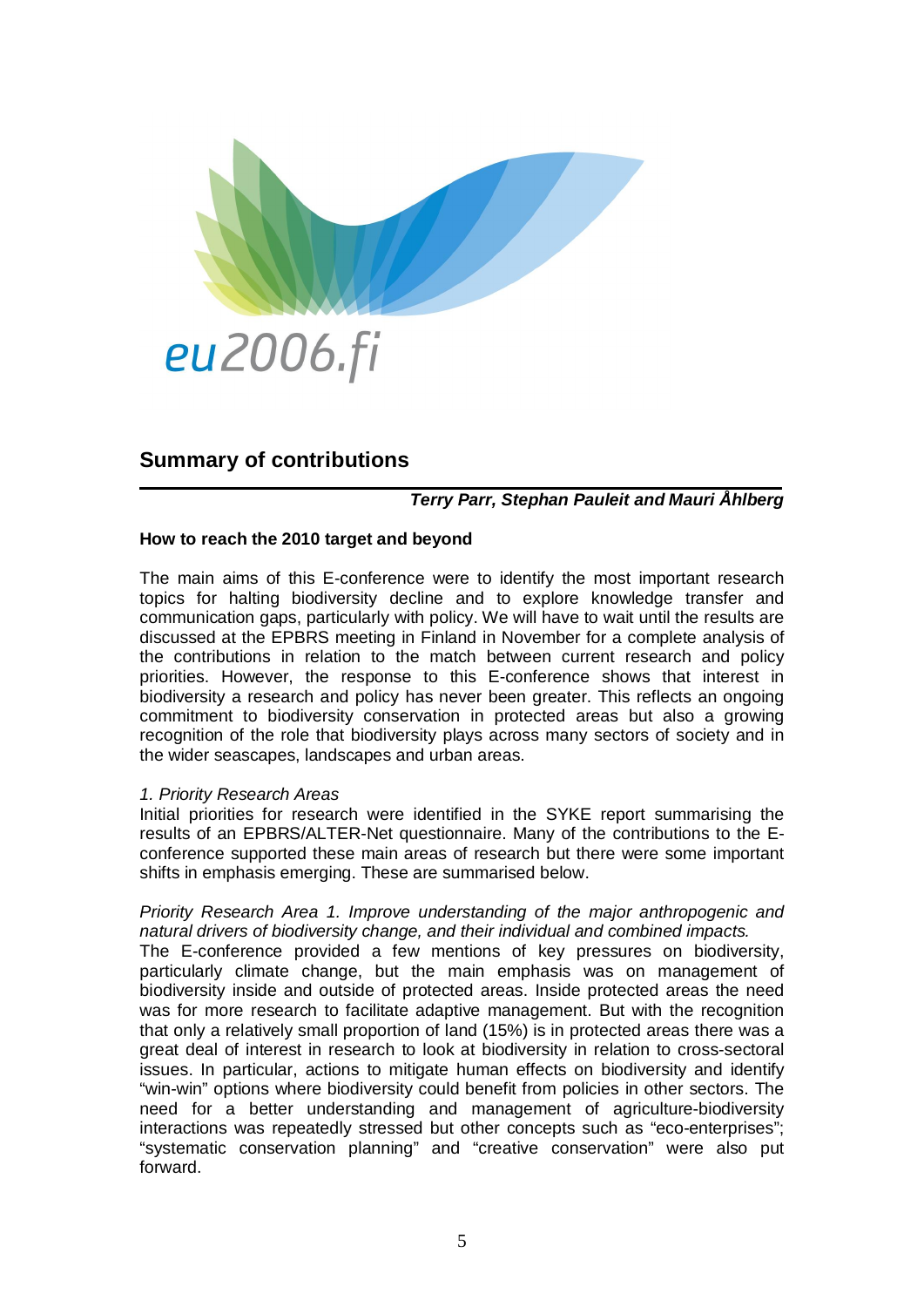Several contributions made the general point that the fate of biodiversity inside and outside of protected areas depends ultimately on the feedbacks between ecological, social, economic and political systems and these are weekly covered thirdly. The research questions here are usually complex, often neglected, and must be handled in an inter-disciplinary way. More effort needs to be put into articulating appropriate research questions and building research capacity in this area.

#### *Priority Research Area 2. Develop, test and evaluate indicators, including indicators of sustainable management of renewable resources, ecosystem goods and services, and public awareness, to deliver policy-relevant information.*

The E-conference revealed a continuing interest in research on indicators. But there was a general dissatisfaction with simple indicators of state, usually because these rarely appeared to stimulate appropriate management or policy responses to prevent biodiversity loss. Hence, research on indicators that link more directly to management actions and policy responses was seen as the main priority and this included ideas in relation to indicators of biotic integrity, indicators of unfavourable status, indicators of ecosystem services and sustainable management, and indicators of the effectiveness of management and policy actions.

Research on the relationship between biodiversity and ecosystem services was also seen as a key issue in order to gain more public and political acceptance for action.

#### *Priority Research Area 3. Further develop an accessible Europe-wide inventory of species and habitat distribution, status and trends, underpinned by significant new taxonomic effort, and support similar research in developing countries.*

In relation to this priority, there were several calls to fill taxonomic knowledge gaps and for improved inventories of species and habitats and genetic biodiversity, particularly in the coastal and marine environments. In the marine environment the lack of systematic habitat survey information and a general under-sampling of the biodiversity was seen as a major barrier to preventing further biodiversity loss. On the positive side, there were statements of strong support to build on the work of Global Biodiversity Information Facility by improving its data coverage and exploiting its expanding database in research and policy.

#### *2. Knowledge transfer, the policy interface and communication gaps*

Early in the E-conference a provocative statement was made saying that we already know enough about biodiversity loss for policy purposes and that the priorities are now to develop cost effective management options, understand and find more effective methods for getting science to contribute to policy and develop incentives that turn awareness into action.

This debate simmered gently along throughout the conference without really coming to a boiling point. The general level of response to the question of research priorities (above) showed that there was still a perceived need to expand the knowledge base but equally there were many contributions that stressed the development and use more effective tools for translating knowledge into action. A quote from John Lawton: "conservation is not about science" further stimulated the debate.

This is a complicated area, but the suggestions fell into 3 broad areas:

- 1) Specific proposals to develop and make use of existing tools for biodiversity management and planning.
- 2) Research on public attitudes to determine what the main factors are that determine whether the public actively support, accept or ignore of particular policy or management measures.
- 3) Proposals to develop a more effective science policy-interface. Since any such interface would be complex, multi-directional, with many players at different levels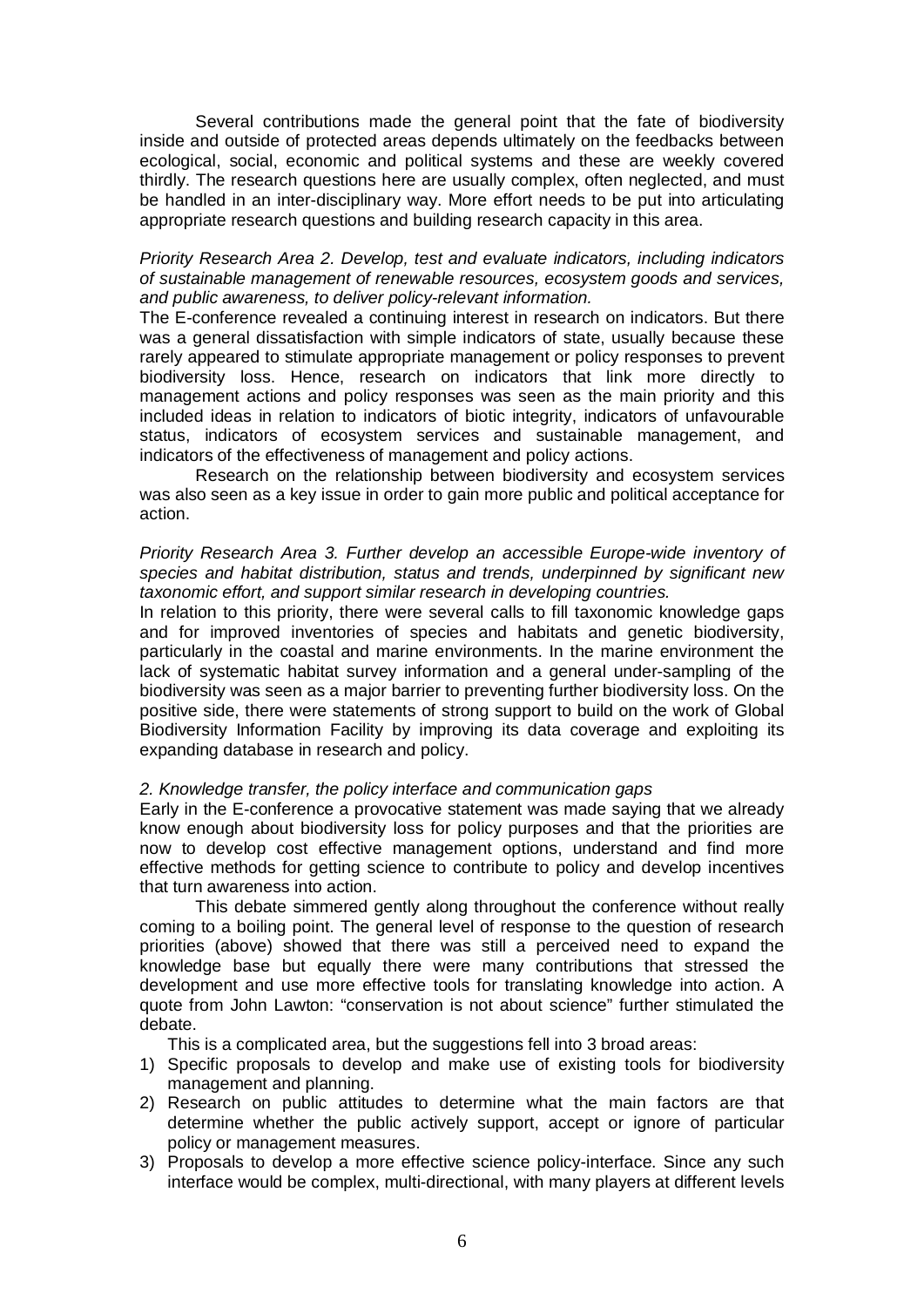of interest, one proposal was to establish an effective co-ordination process across the whole biodiversity community. An on-line data-base linking research to policy (and vice-versa) might form part of this.

#### *3. Does halting the loss of biodiversity begin at home?*

This was a European E–conference so not surprisingly we had few contributions from outside Europe. More surprisingly there was little discussion of the impact of European policies on biodiversity in other parts of the world so perhaps this is a research-policy gap that needs further discussion.

#### **Urban biodiversity**

#### *1. Status and trends of urban biodiversity:*

This was not the main topic of the E-conference, which concentrated rather on research needs and priorities for action. Moreover, this topic was dealt with in the questionnaire action that preceded the conference and which was summarised by Jari Niemelä at the beginning of the conference. However, the following points were mentioned:

#### *Status:*

Urban areas can have a higher biodiversity than surrounding countryside which is often impoverished due to intensive farming. A study of German cities shows that they are often located in areas which are naturally rich in species due to geological diversity, and this pattern explained high urban biodiversity (see Ingolf Kuehn's contribution).

Within urban areas, there is a gradient from species poor inner urban areas to the urban fringe with a relatively high biodiversity. This is particularly due to the diverse mix of different land uses (with their distinctive open spaces), and remnants of encapsulated countryside which have survived in urban areas. Introduced species also contribute to urban biodiversity. However, the general model of the urban – rural gradient significantly differs between cities due to their history and the specific pattern of urban structures and land uses (see contributions from Jonathan Sadler and Robbert Snep). Therefore, a more detailed look at the urban mosaic is required to gain a better understanding of ecological pattern and process.

#### *Pressures:*

While urban biodiversity can be generally high, native and archaeophytic species are under pressure due to urbanisation and the consequent loss and fragmentation of natural and seminatural habitats. Moreover, T. Kucera explains in his contribution that remnants of seminatural habitats suffer from lack of traditional management. As a consequence, urban biodiversity may decline and species assemblages may become more homogeneous between cities due to the loss of locally distinctive (and rare) species, on the one hand, and the increase of common and introduced species, on the other. Further urban development will increase these pressures, e.g. through the intensification of land use within urban areas and urban sprawl.

Certainly, much more would need to be said to gain a more accurate and differentiated view on status and trends of urban biodiversity. However, a limitation is that comprehensive and comparable assessments of urban biodiversity are mostly missing, not to mention the lack of time series.

#### *2. Needs for research and action:*

In his introductory note, Jari Niemelä listed eight topics for research that were mentioned in the preceding questionnaire action via ENULE.

1. Development of standardized methods and indicators across Europe for comparative assessment/monitoring of urban biodiversity.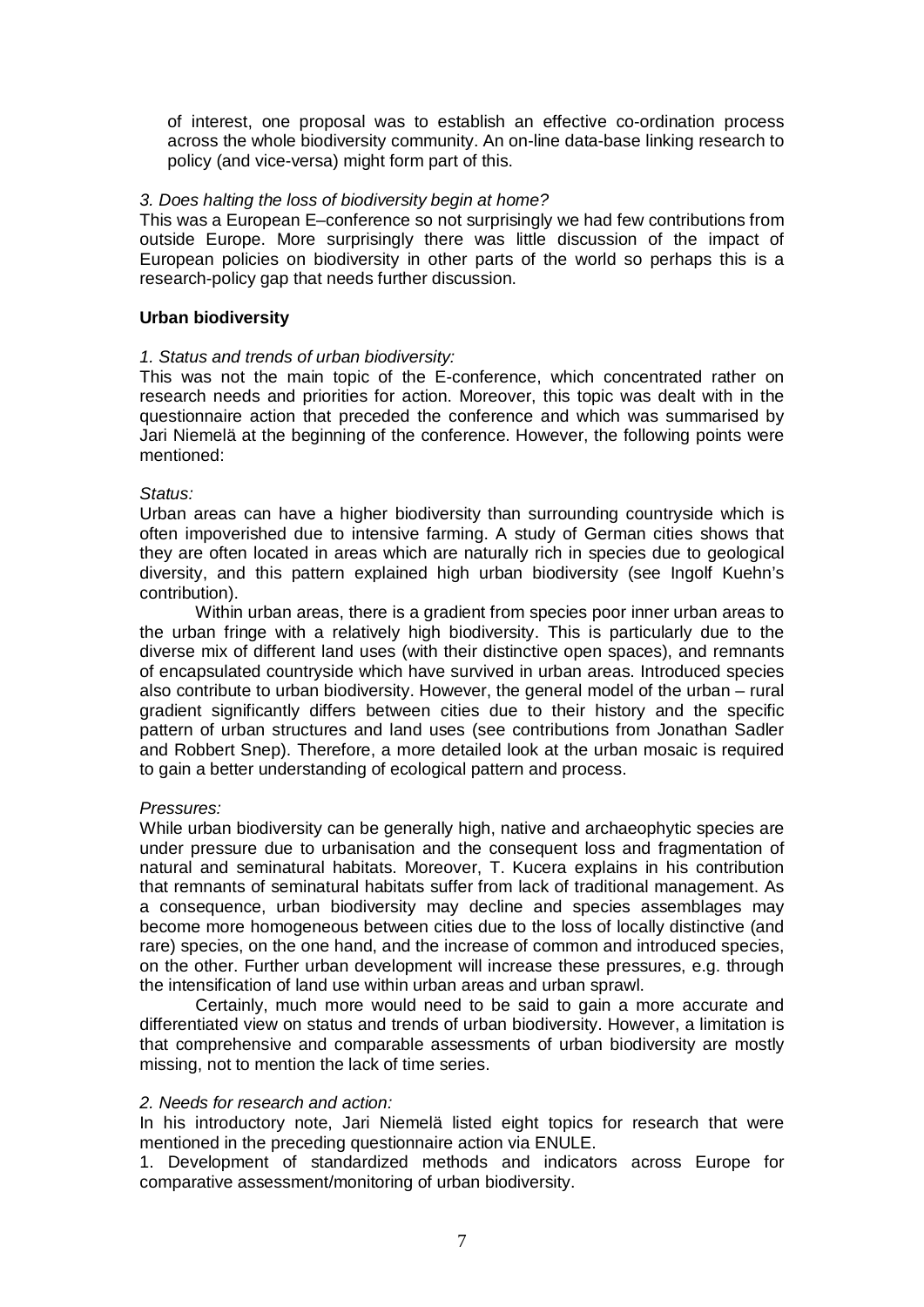2. Functioning of urban ecosystems incorporating the human dimension.

- 3. Effects of habitat fragmentation, role of urban ecological corridors.
- 4. Can you build for biodiversity in urban areas?
- 5. How important are private gardens to biodiversity.
- 6. Urban ecological research in urban planning and design.
- 7. Relevance of urban green space for the urban dwellers.
- 8. Measures needed for halting the loss of urban biodiversity in Europe.

These topics served as a basis for the e-Conference. Contributions were particularly concerned with:

#### *Comparative research in urban areas:*

It was suggested to launch an EU-wide research project using a comparative approach by conducting similar kind of field work along urban-to-rural gradients in many cities across Europe based on standardized methods and common indicators. The GLOBENET project was mentioned as an example (see contributions from Jari Niemelä and Lyubomir Penev).

The proposal for comparative research was welcomed by several contributors. Susanna Lehvävirta made the point that such research should go beyond the study of general broad ecological phenomena/ patterns of urban areas (e.g. urban-rural gradients). The aim should be to identify causal mechanisms producing these patterns, and she suggested that such research should focus on particular, well-defined research questions and it can be undertaken on a smaller scale. Current research on the impacts of trampling and edge effects on biodiversity in urban woodlands in Finland was given as an example. This research should lead to planning and management guidelines, and the development of decision support tools (see contributions from Fabio Attorre and Jonathan Sadler).

*Urban form, human activities and natural process: landscape ecology of urban areas:* There is increasing evidence on ecological gradients between urban and rural areas. However, urban areas are in reality a complex mosaic of distinctive urban structures that accommodate different urban land uses/ human activities (see contributions from Ingolf Kuehn, Robbert Snep, Jonathan Sadler). Jonathan Sadler pointed out in his key note that "it is now time to look past the (generic urban – rural gradient) and focus on the details of the mosaic" in order to understand the causal mechanisms that lie behind the occurrence of species in urban areas (and I would like to add: and other environmental process such as hydrology, urban climate etc.). Little is known on the role of the urban matrix (and its different land uses) as a habitat and in which way it enhances or hinders dispersal of species in urban areas. What are effective corridors for species dispersal in urban areas? Landscape ecology has mostly concentrated on rural areas, but it is still at the beginning in urban areas (see contribution from Robbert Snep). Consequently, there is a lack of guidance to apply landscape ecological principles in the planning, design and management of urban areas.

#### *Integrated research:*

Several contributions stressed that true understanding of the urban ecosystem requires close cooperation between natural and social sciences as well as between science and practice. Urban areas are the human habitat in the first place. They are developed and managed to meet human needs and fulfil functions for human society. Therefore, it is crucial to understand how and why humans behave and act in urban areas, what are the value structures behind (see, for instance Frank Waetzold's contribution in the 2010 Target session), and link this to ecological process. In particular there is a need to understand planning/ design and decision making in order to produce knowledge, indicators, tools and guidance that are relevant to them (see contribution of Paul Opdam in the parallel session on 2010 Targets). For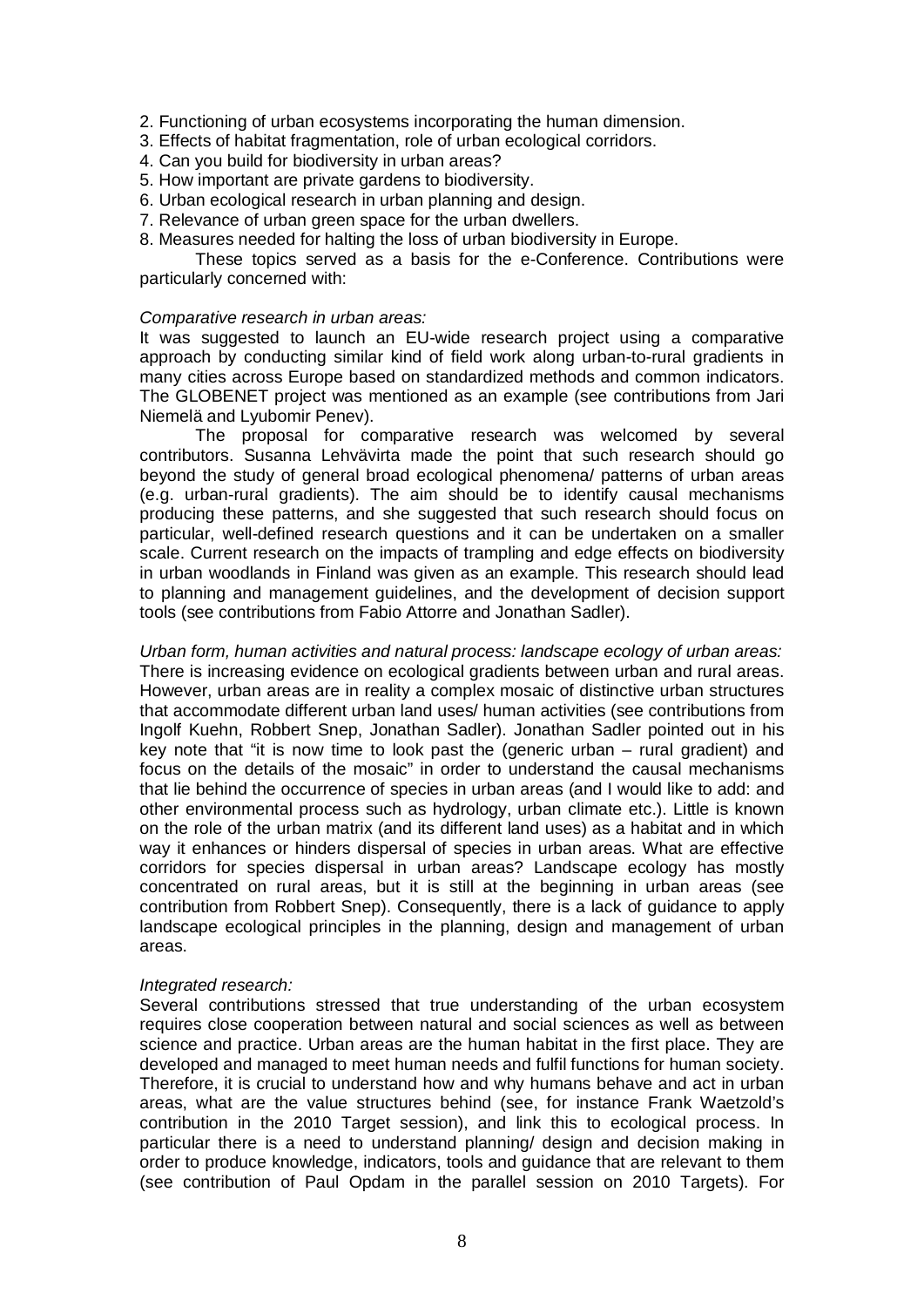planning, for instance, it will be important to better understand the ecological performance of urban land use types and how parameters that can be influenced through planning and design (e.g. urban density, green space provision, etc.) impact on natural process (biodiversity but I would also like to add hydrology, climate, among others). I would like to stress the need for close, and open minded collaboration with landscape architects, engineers and the managers of open spaces because it is them who translate goals into the physical design and management of open spaces. I felt during the session that more was said about understanding the attitudes of residents towards biodiversity but less so on the important role of this group of landscape architects, engineers etc.

Such integrated research is still the exception because it is so challenging. From a multidisciplinary project in Birmingham, Jonathan Sadler reported that it may take several years before researchers from different disciplines have learned to cooperate with each other and are able to interact with the network of actors in an urban redevelopment project.

Several other contributions underlined the need for integrated research, and gave links to projects (e.g. Sandrine Godefroid, Richard Scott).

#### *3. Public involvement in preserving urban biodiversity:*

It was noted that urban biodiversity can only be promoted when this ambition is broadly supported by the public. Urban ecology is until now still mostly based on "experts" knowledge whereas little is known about the attitudes of the citizens towards biodiversity. How is biodiversity perceived and valued? Research in Swiss urban areas showed that green spaces are assessed according to criteria such as access, stimulation and attractiveness but there is little direct interest in species per se (see contributions of Robert Home). Irina Herzon therefore asked to "improve understanding and appreciation of urban green space, and in particular biodiversity, by residents". Education was seen as important to raise the interest of the youth in biodiversity. Yet, much depends on how the public is engaged in conservation projects. Richard Scott from Landlife reports that "creative conservation" projects are very successful in England to raise the interest of citizens in wildflower landscapes, and increase the level of outdoor exercise. Unfortunately, these projects are not recognised in conservation policies such as Local Biodiversity Action Plans. It seems that national and local conservation policies are not sufficiently encouraging wider involvement of the public in biodiversity issues.

Thomas Elmquist too stresses in his keynote the important role of the public in the protection and management of green space and biodiversity. An impressive number of 69 NGOs are involved in the management of the National Urban Park, a large woodland area located within Stockholm. Analysis of these organisations demonstrated their important role in protecting the National Urban Park from urbanisation pressures, either through direct involvement in the management of the park or indirectly through awareness raising and providing legitimacy to the more directly involved groups. Moreover, the stakeholder groups are important for introducing new forms of adaptive management because they may be more open to experimentation and learning than government organisations.

#### **Youth and Biodiversity**

The title of our session of the e-conference "Youth and Biodiversity" was criticized for being too narrow and inaccurate. According to the digital Oxford English Dictionary, the word 'youth' has six main meanings, the most prominent one being: 'young people collectively', "more specifically, the period from puberty till the attainment of full growth, between childhood and adult age." It was suggested that all people, the whole of humankind, needed biodiversity education and learning.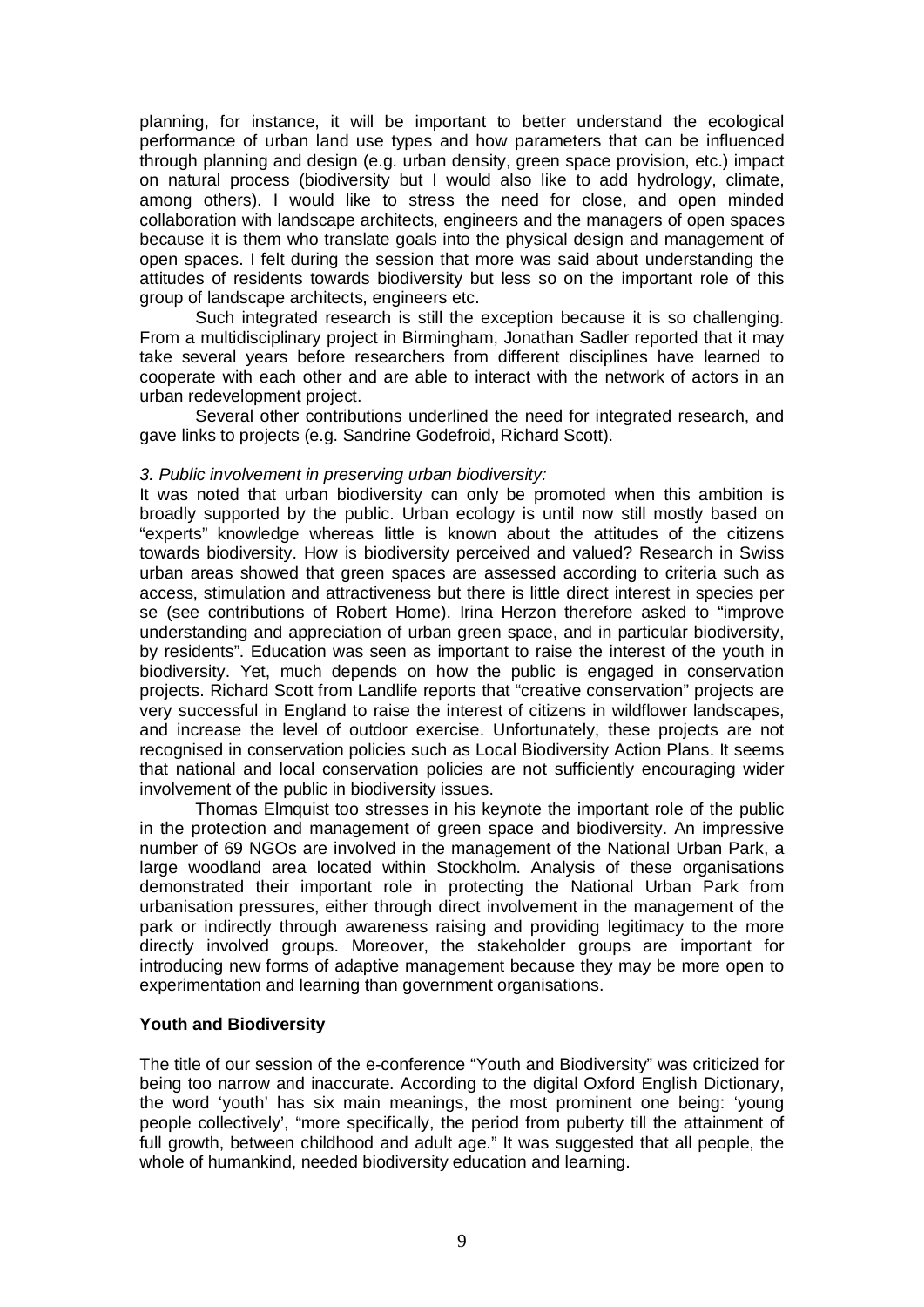The main results from the e-conference are presented in order of the seven issues discussed during the e-conference:

*1. Innovations to promote biodiversity education through the co-operation of teachers and scientists.*

At least the following concrete innovations including research priorities were presented:

(a) Use of competitions on European Biodiversity among schools (including the public) could promote our biodiversity learning and education. At least, it deserves to be tried, tested and researched.

(b) Use of the WAP Browser technology as part of Mobiles for future "public biodiversity monitoring"

(c) 'The Stack' is an e-learning environment that promotes basic and advanced skills in species identification – its primary objective is to improve the quality of biodiversity training of university students in biology.

(d) Use of Geographical Information System (GIS) in connection to biodiversity education, e.g.: How best to use Geographic Information System (GIS) and Geographical Positioning System (GPS) to promote biodiversity education?

(e) NatureGate, a project which integrates all above mentioned ideas, for lifelong biodiversity education, is in progress. It cooperates with ESRI, which is one of the leading commercial companies of GIS and GPS applications. NatureGate will include a network of servers with digital libraries of high quality photographs of organisms and their habitats, biotopes, ecosystems, and fast digital software for fast and easy identification of organisms. The organisms can be grouped in all possible ways, including any kinds of groups or stacks, including threatened, or keystone species etc. In Biodiversity Education, results of both competitions and collaborative knowledge building can be cumulatively stored, shared, used, distributed, and continually further developed using modern computer soft ware (1) for GIS, and (2) for collaborative knowledge building, e.g. CmapTools.

General hopes were expressed about for example, the need to develop (a) teaching methods focusing on interactions and processes; (b) teaching models where students identify keystone process species in the ecosystem, and build an understanding of the functioning based on these few but important organisms; and (c) better incorporation of conservation issues into teacher-training programmes. The last suggestion was made by a participant not involved in teacher education programs. The point is that those, who are working inside teacher education, know that there is no space for conservation issues in teacher education programs of modern knowledge societies. Biodiversity education has be a part of something bigger, e.g. Education for Sustainable Development (as a part of UN Decade of Education for Sustainable Development, 2005 – 2014), and even then mostly as extracurricular digital material in the WWW.

*2. Schools as activators of the monitoring of environmental change and biodiversity* We learnt that schools are already activators of the monitoring of environmental change and biodiversity. They can be helped by innovations presented above.

#### *3. What is the current position of biodiversity education in general education, in vocational education, and in adult education?*

We learnt that there are some activities going on in each of these fields, but plenty of room for improvement. Above innovations outline how biodiversity education could be promoted in all of these fields of education.

#### *4. Citizens as collectors, co-builders and users of biodiversity knowledge.*

We learnt that citizens can be activated to take part and to promote biodiversity and biodiversity education. This is happening in the international Scout Association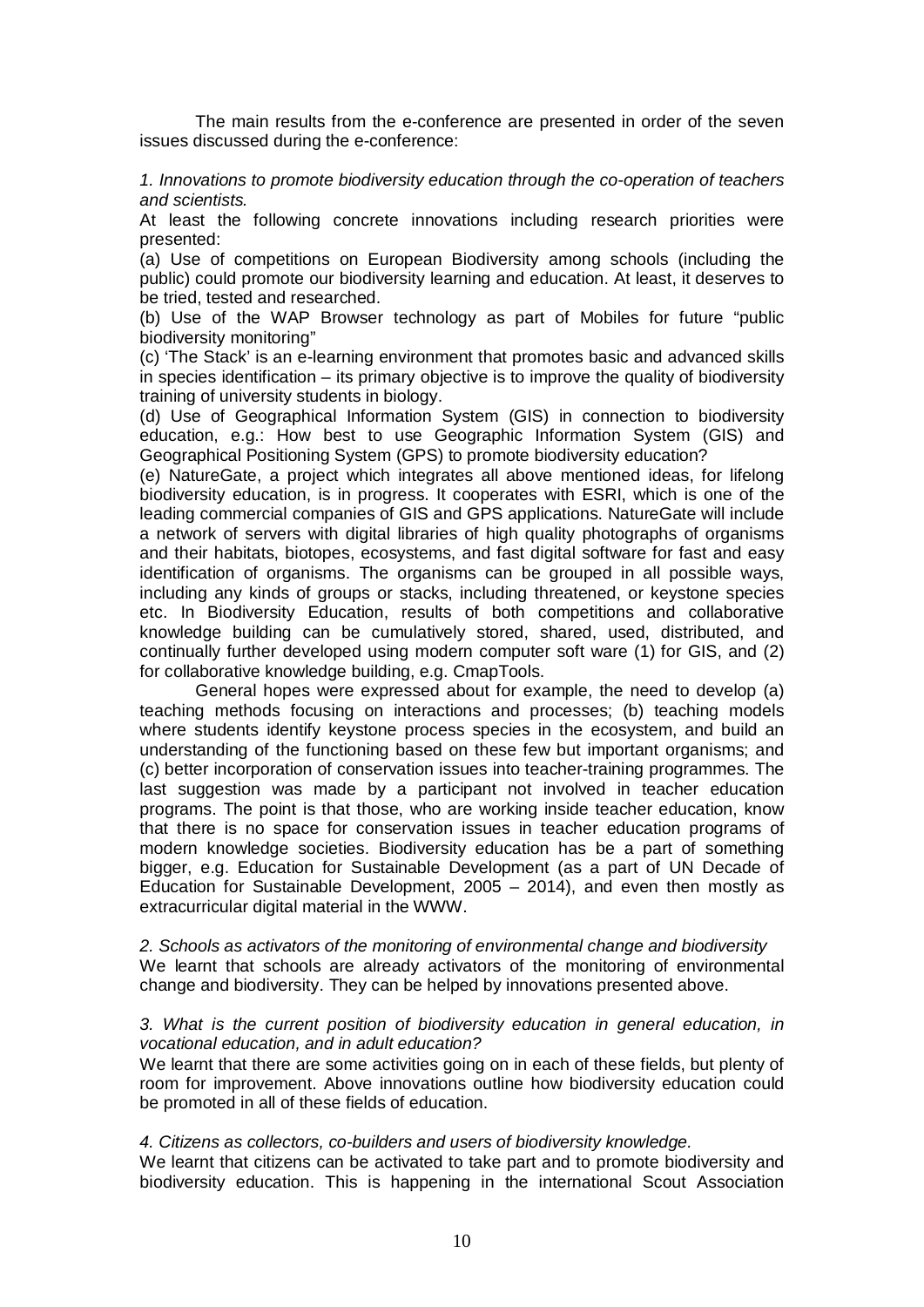movement, in the German NAJU (Naturschutzjugend) project and in the international NatureGate R&D program.

#### *5. Co-operation with scientists, teachers, civil servants, policy-makers and schools in promoting biodiversity (problems and solutions of communication).*

We learnt that, for example, the international ENSI-project (Environment and School Initiatives) is co-operating with scientists, teachers, civil servants, policy-makers and schools in promoting biodiversity. There are, however, most probably problems and solutions of communication yet to be researched.

#### *6. What are the gaps in our knowledge and understanding of biodiversity education and learning?*

One important gap in our current knowledge is how to connect urban life style people with biodiversity protection. Many young people are alienated from non-urban, rural nature. Does use of new communication technology provide any help?

We do not know the efficiency of three proposed theoretically ways to promote biodiversity education, namely inquiring learning, collaborative knowledge building, and their combination. They can be used in formal, informal and in nonformal education, in kindergarten, in schools, in universities and in adult education. But how efficient are they compared to other options, e.g. simply delivering information about biodiversity losses using mass media?

How do quantity and quality of nature education relate to understanding and appreciation of biodiversity? Does a week in the forest add more to the understanding and appreciation of biodiversity than a weekly program on school TV? How can the so-called "significant life experiences" be promoted? Probably the best way would be integrating inquiries in nature with learning from cumulative global knowledge from internet, and taking actively part in building knowledge on biodiversity, collaborating with biologist, using a shared dedicated servers like NatureGate. Everybody can make observations on organisms, take digital photographs of them, and upload them. Nobody knows. Everywhere biological nature in its various ways is very exiting for those who have time and the interest to experience it.

We do not know how good NGOs are in promoting biodiversity education and learning. An example is the Austrian Network for the Protection of indigenous Orchids, founded in 2005. The vision is that participating people will learn about the mechanisms of evolution, the global distribution of plants, the function of ecosystems, about modern systematics, including molecular phylogenetics, and about the importance of the preservation of all species and their biotopes.

How efficient are open-ended problems that engage deliberation and action in student? How useful are biodiversity problems that could connect with the conflicts of interest that students find meaningful to deliberate and act upon in biodiversity education?

How useful and efficient is it to present an integrating, collaborative knowledge building approach, search for balanced interests, and search for win-win strategies for the whole of humankind?

Some people are better at "reading nature" than other. There is a big variation. One important research issue and a gap in our knowledge is how to best teach people to identify and recognize important species and other taxons and their interrelationships in ecosystems, and how to develop best practice, and test competence of 'reading nature' in both urban and rural environments.

#### *7. What is strategically important research that should be undertaken for promoting biodiversity education and learning?*

We need both theoretical and empirical research on biodiversity education and learning, in order to promote the field. Confused or simplistic thinking results in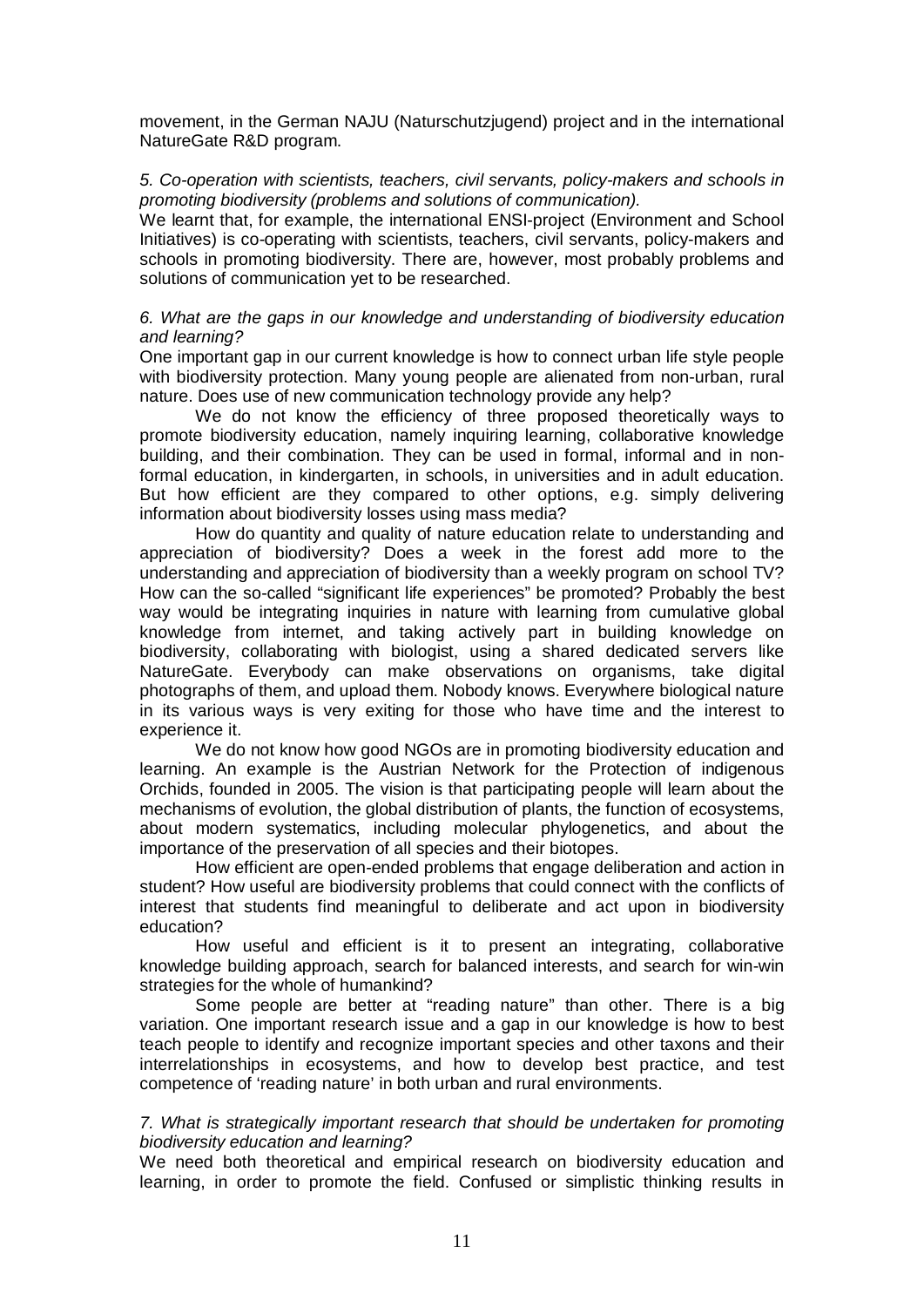confused, and/or simplistic empirical research. Problems of biodiversity conservation and biodiversity education are really complex, and therefore research, both theoretically and empirically, has to be advanced enough to deal with this complexity. We always need collaboration of those people we are developing research on and with. If we want to say something meaningful about biodiversity education and teacher education, then it is best to ask relevant teacher educators to collaborate.

The first research priority should be: How can the Tree of Life, or any other global network of servers, be developed into real global network of biodiversity servers promoting biodiversity learning of all humankind?

If we agree that the most important issue is to activate the whole humankind, then the NatureGate type approach could be the focus of strategically important research that should be undertaken for promoting biodiversity education and learning.

Connected to the global network of biodiversity servers, we need cumulative research on what people learn and think about organisms, biotopes, and ecosystems, and all other aspects of biodiversity. Digital resources, photographs, documents and videos, they attach the servers, e.g. by using CmapTools, would be extremely revealing material for future research on biodiversity conservation and biodiversity education and learning

We need research on how people are conserving or promoting biodiversity around the world. What are they thinking, what are they learning when trying to conserve or promote biodiversity?

We know that digital storage space is becoming cheaper. Internet connections are becoming faster. Mobile technology, GIS, etc are improving. It is a very important research priority of biodiversity education to promote research on these issues and in particular how they can be used to promote the global, cumulative network of biodiversity servers for research on biodiversity learning, thinking and action.

Research and development on creating integrated internet serves (E.g. NatureGate), in which GIS can be used as well as modern digital mobile technology. There data could be collected collaboratively by all citizens, and biodiversity knowledge could be collaboratively built. An important question is how people in practice integrate facts and values for real world decision-making in the face of factual and ethical complexity.

How could all the above described activities happen in reality, and how could biodiversity education be best promoted for the benefit of all humankind. This is strategically the most important research that should be undertaken for promoting biodiversity education and learning. In order to promote for biodiversity education research, it is strategically important to have both (a) local biodiversity research and education centres and (b) collaborative knowledge building, sharing and spreading centres that are using the Internet and the WWW, e.g. NatureGate.

#### *Final suggestions*

A particularly good idea, that deserves to be thoroughly discussed, is a proposal for a "UN Decade of Biodiversity" (2011- 2020) to promote biodiversity conservation and biodiversity education beyond the 2010 target. There ought to be plenty of research to monitor and continually improve quality of activities during this decade.

All this can be continually integrated using proposed network of Internet servers, e.g. NatureGate. The point is that lifelong Biodiversity Education needs integration of Biodiversity information delivering, sharing and collaborative knowledge building, integrating use of latest Information and Communication Technology (ICT). It needs plenty of biological and educational research to create this kind of network and continually improve it.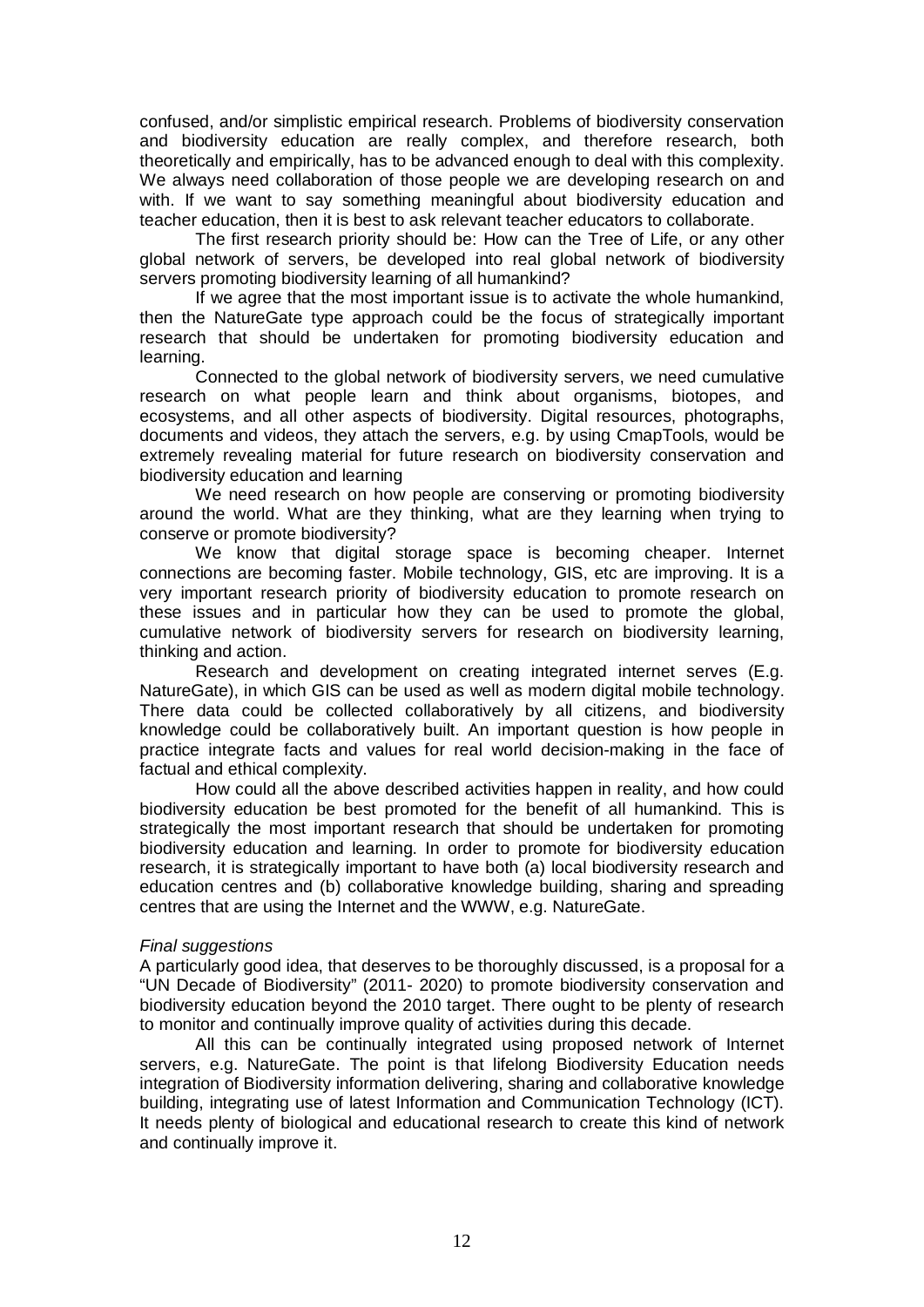

## <span id="page-15-0"></span>**Research priorities**

#### *Juliette Young and Allan Watt*

#### **How to reach the 2010 target and beyond**

*1. Assessing species and habitats status and trends:*

- Further develop an accessible Europe-wide inventory of species and habitat distribution, status and trends, underpinned by significant new taxonomic effort.
- Identify, harmonise and compile currently available long-term time series, inventories and taxonomic data with the aim of identifying gaps in data
- Develop methods to make existing data more widely accessible to all users.
- Promote detailed habitat mapping to support conservation and sustainable management practices.
- Develop a consistent European-wide system of habitat classification (i.e. European Union Nature Information System) as well as evaluation systems for the trends of Natura 2000 sites.
- Develop population ecology of threatened species including research on minimum viable population size and area.
- Promote research on the impact of the reintroduction of species and restoration of habitats
- Promote research on the genetic diversity of threatened species.
- Assess present losses of species diversity and restoration of ecosystems in view of selection of reference sites.
- Develop, test and evaluate indicators, including indicators of sustainable management of renewable resources, ecosystem goods and services, and public awareness, to deliver policy-relevant information.
- Promote the use of existing tools (Natura 2000 for the community-ecosystem level and Red List for the species level) as indicators of biodiversity trends.
- Using a selection of indicator species, assess population status and trends for species in the Birds and Habitats Directives.
- Explore the potential of GBIF in allowing countries to develop their own estimators of biodiversity loss, and compliance with the 2010 target.
- Improve estimators ("surrogates") for overall biodiversity (including estimates of marginal gains/losses rather than estimates of total species numbers in a given place). Such approaches should include making best-possible use of museum collections data and integrating such information with environmental layers.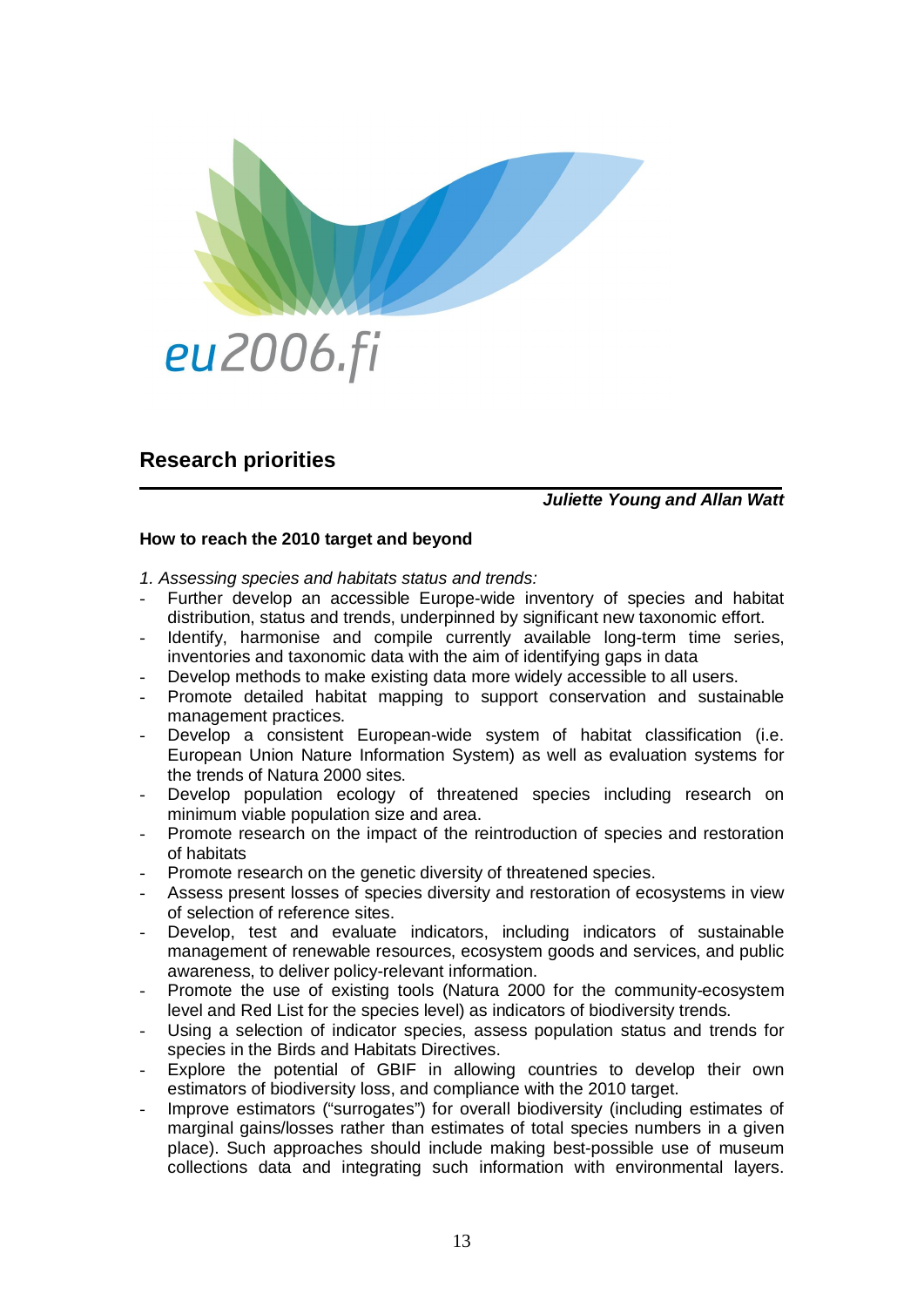Estimation methodology would greatly help in eliminating the distortions in "real data" introduced by sampling methods.

- Explore how a rapid, large scale DNA barcoding program might be used for conservation planning for 2010
- Develop future scenarios by experiment and testing the adaptive potential of both individual keystone species as well as at the mesocosm level.
- Explore links between biodiversity or habitat loss and demonstrated loss or degradation of ecosystem services.
- Assess the roles of public beliefs, perceptions and attitudes in biodiversity loss.
- *2. Drivers of biodiversity change:*
- Improve understanding of the major anthropogenic and natural drivers of biodiversity change, and their individual and combined impacts.
- Assess impacts of harvesting and other potentially unsustainable practices on ecosystems and their functioning.
- Evaluate the effectiveness of existing conservation policies and the impact of policies from agriculture and other sectors
- Evaluate the impact of key agricultural activities on biodiversity conservation. Based on these outcomes, models for land use scenarios can be validated.
- In the marine environment, increase research on the effects of local disturbance, fisheries and global climate change at the appropriate scales in order to understand resilience and adaptability of marine populations and communities.
- Understand how changing conditions (climatic, socio-economic) influence not only ecosystems directly, but also human demands on systems, services obtained, and values of those services.
- Explore how people and industry respond to different policy instruments aiming to address biodiversity loss, and how this interacts dynamically with ecosystem process and services.
- Promote research to develop adaptive measures for biodiversity and climate change in all terrestrial, coastal and marine areas within the jurisdiction of EU member states.
- *3. Values of biodiversity*
- Develop methods for the valuation of biodiversity, including ecosystem goods and services and their contribution to livelihoods.
- Assess the role of biodiversity on health and disease incidence.
- Produce realistic estimates of opportunity costs of conservation, and their distribution, including ways to combine different costs.
- Estimate the values of coastal habitats to provide real estimates of the ecosystem services that they provide.
- *4. Biodiversity management:*
- Assess the role of Natura 2000 in adequately protecting European terrestrial and marine biodiversity and accommodating expected climatic changes with resulting shifts in species' ranges
- Develop methods to integrate environmental change into conservation planning and incorporate landscape and land-use dynamics into habitat management options.
- Compare habitat distributions with the existing protected areas to identify and fill gaps in protection.
- Identify ways to maintain viable species populations with large enough patches or connectivity.
- Develop methods to promote a more ecosystem-based management approach (for example Integrated Coastal Zone Management).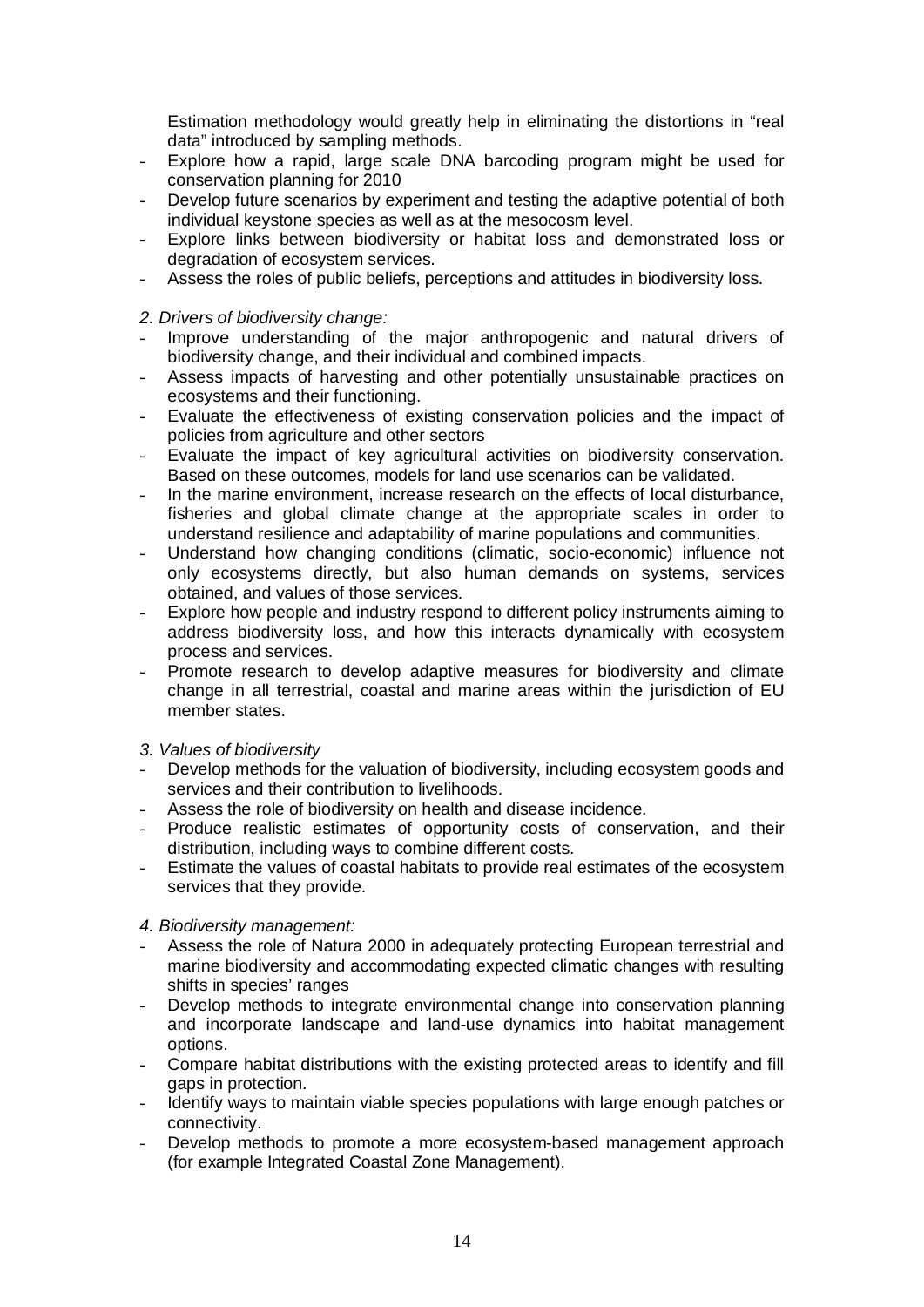- Research on public attitudes to determine what the main factors are that determine whether the public actively support, accept or ignore particular policy or management measures.
- Develop methods to better incorporate stakeholder input in appraisal methods, including better consideration of winners and losers, and conflict resolution methods

#### *5. Linking research with policy*

- Increased research on the understanding of public attitudes and views on biodiversity and biodiversity management to develop and present arguments for a comprehensive approach for ecological outcomes that are both socially and environmentally effective.
- Develop methods to encourage direct and continuous dialogue with decisionmakers (e.g. 'research ambassadors').
- Research into indicators and decision-support tools to translate knowledge on ecosystem services into useful measures for decision-makers. Research topics include: better methods of presenting and managing uncertainty; benefits transfer and aggregation issues; relative merits of (and synergies between) discursive and monetary valuation methods
- Investigate the role of environmental ethics in communicating the current risks to biodiversity.
- Develop methods to promote greater involvement by NGOs and community groups
- Develop methods to incorporate private as well as governmental actions engaging the private sector for areas such as agriculture, fisheries, marine shipping, tourism alternative and renewable energy.
- Identify ways to promote eco-enterprises and encourage biodiversity-friendly innovation
- Identify methods for the quantification of delivery of public biodiversity goods by companies
- Further develop mechanisms to promote interdisciplinary research between ecological, social and economic disciplines, as well as planning and design disciplines.
- Develop methods to design and implement coordination of EU-level stakeholders engagement processes in EU research projects and networks
- Develop mechanisms to include local knowledge into scientific generic tools.

### **Urban biodiversity**

*1. Relevance of urban green space for the urban dwellers.*

- Improve understanding of the attitudes of urban residents towards urban green spaces, and in particular to biodiversity
- Develop methods to encourage urban green space (including urban aquatic zones) both as learning areas and for biodiversity per se.
- Improve understanding of the role of urban biodiversity in shaping people's understanding of global biodiversity conservation.

#### *2. Functioning of urban ecosystems.*

- Develop research on the role of connectivity and linkage in urban ecosystems.
- Identify current and potential native, natural and semi-natural habitats as well as their connection with the green structures and corridors to the surrounding nature.
- Promote research on habitat patch and habitat matrix.
- Understand how urbanisation affects interactions between species and the physical properties of landscape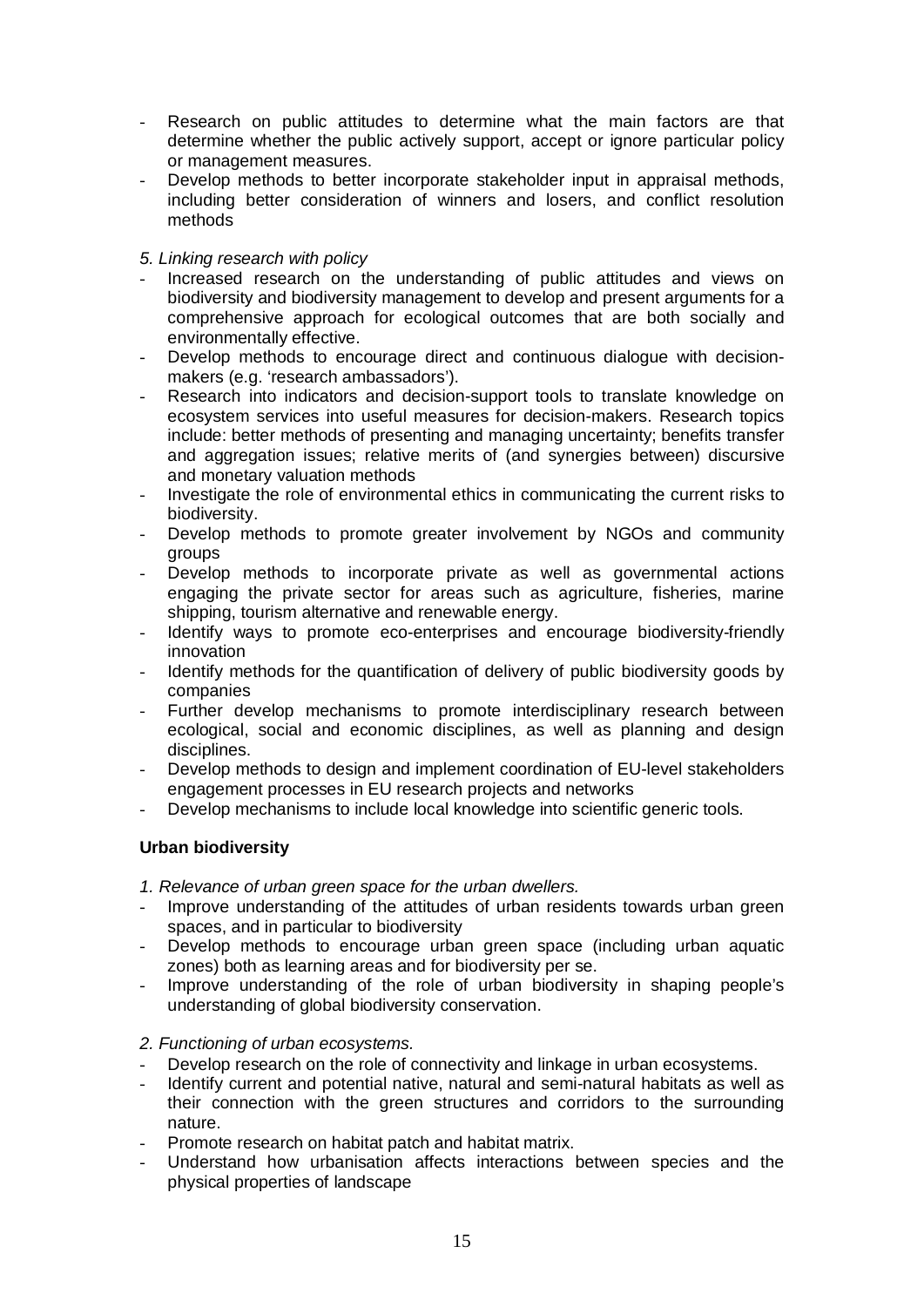- Determine which processes are scale invariant or scale dependent.
- Better understand the complexity of ecological interactions and how they vary in relation to urbanisation.
- Explore the potential for 'green engineering' the built environment in a manner that maximises its ecological function.

#### *3. Effects of human activities, such as habitat fragmentation, on urban ecology and biodiversity.*

- Establish the role of disturbance in urban ecology.
- Establish how the density of the built form affects habitat / ecosystem performance in terms of its effect on key processes (e.g. run-off retention, nutrient cycling and so on).
- Research on understanding social-ecological complexity

*4. Development of standardized methods and indicators across Europe for comparative assessment and monitoring of the state and trends of urban biodiversity.*

- Develop robust indicators, new ways of capturing and representing data (e.g. in GIS models), and modelling tools (e.g. decision support systems, spatially-explicit species models).
- Detailed studies on precise, spatially explicit patterns of distribution and species composition within cities and among cities using a common framework with finer resolution but larger extent (e.g. Europe)

*5. Integrating urban ecological research into urban planning for the maintenance of biodiversity in urban areas.*

- Exploring the role of adaptive capacity in light of environmental change
- Better understand the conditions needed for more effective ways to manage urban ecosystem services.
- Promote the development of an integrative view of the whole urban socioecological landscape.
- Develop adaptive governance systems to support practical management.
- Promote mechanism-oriented (instead of being taxon-oriented) research to further develop urban ecological theory and provide effective planning and management guidelines.
- Promote ways in which to encourage interdisciplinary research in urban ecology
- Develop methods to present scientific findings in a comprehensible and accessible way

#### **Youth and biodiversity**

- *1. Biodiversity education in schools:*
- Develop teaching methods focussing on interactions and processes.
- Develop teaching models where students identify keystone process species in the ecosystem, and build an understanding of the functioning based on these few but important organisms
- Increase interest in biodiversity by using particular charismatic species (e.g. orchids) or habitats (e.g. rock pools and seashores) to encourage practical Biodiversity Education.
- Develop better incorporation of conservation issues into teacher-training programmes.
- Promote methods to foster the cooperation of the formal school system in biodiversity education.
- Study the circumstances that enable innovations in schools, particularly the role and participation of pupils in developing new models.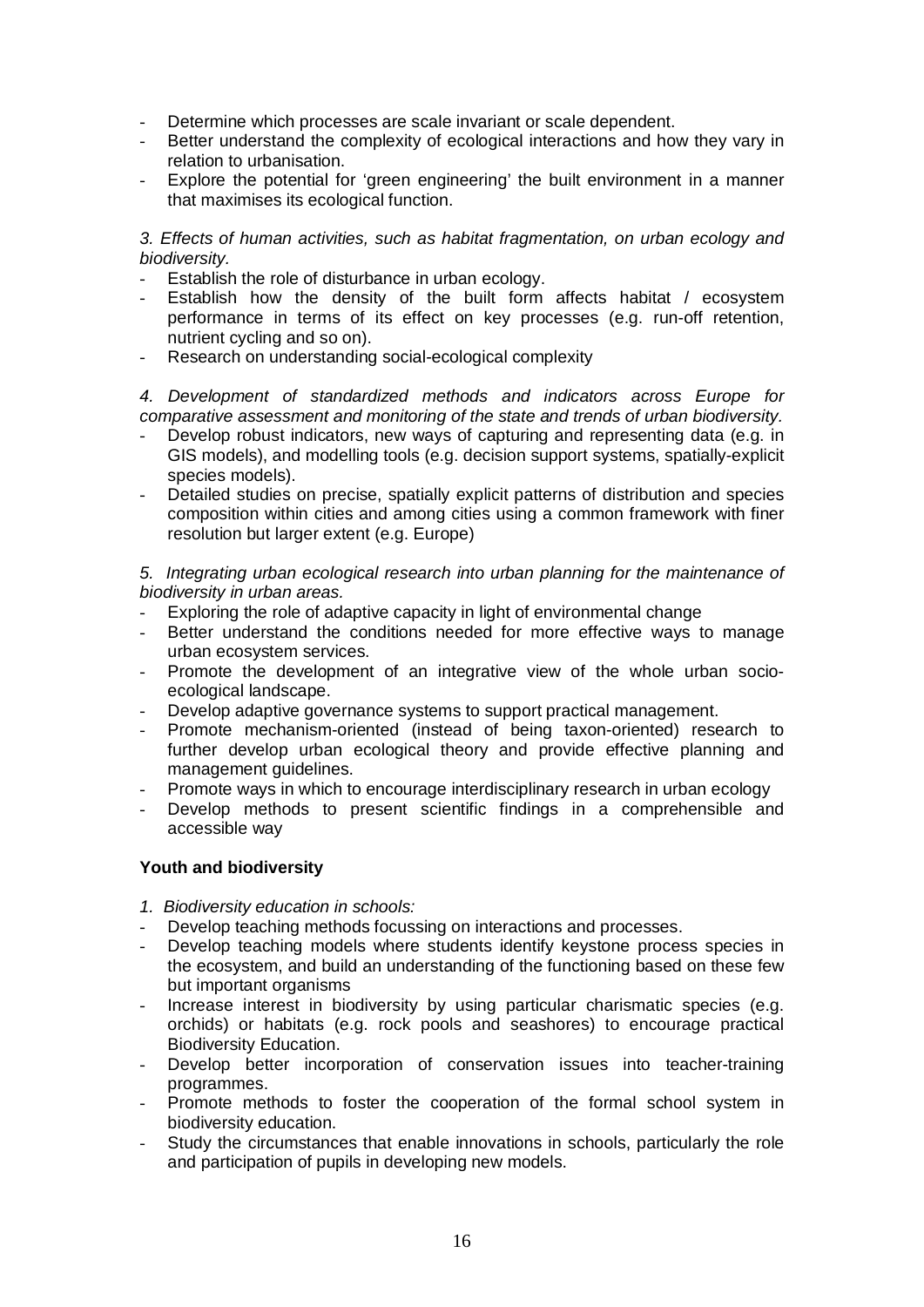- Research to determine which pedagogical methods could best be applied to the teaching of GIS in schools.
- Provide more support to teachers through social recognition, better internet resources (e.g. databases) and material conditions
- Promote closer collaboration of educational scientists and teachers in developing. testing and evaluating biodiversity education tools.
- Promote the involvement of parents in Biodiversity Education
- Promote competitions on European Biodiversity among schools (including the public)
- Gather data on the state of alienation of young people from biodiversity in different parts of Europe and on the links between alienation and educational programmes.

#### *2. Informal biodiversity education:*

- Promote general informal biodiversity education through, for example, new virtual media (NAJU project) or the voluntary sector (the Scout Association)
- Promote the use of non-traditional approaches to Biodiversity Education, such as WAP Browser technology in mobile phones for mapping and/or species identification, GIS, the use of handheld GPS and the BioBlitz initiative of counting as many species from as many taxonomic groups in a 24-hour time period.
- Develop lifelong learning mechanisms
- Explore the potential for biodiversity education of involving school children in biodiversity management
- Develop methods to promote communication through intergenerational relationships and scientific actors in order to foster conservation.
- Promote biodiversity education through the integration of well-organised information resources with outdoor activities and re-connecting in multiple ways to nature
- Develop ways to encourage the "educational chain" between children, parents, family and business through practical field work/observations, collaborative knowledge building and the exchange of experiences.
- *3. Biodiversity education resources:*
- Develop major, well-funded, long-term cumulative research programmes in order to promote biodiversity education.
- Promote the development of a of global network of biodiversity servers around the world building on existing networks to easily deliver and access biodiversity information for all users
- Promote the development of interactive tools such as websites with photographs and videos of species and habitats.
- Produce indicators of biodiversity learning, thinking and action
- Promote research on the potential of new media in biodiversity learning, thinking and action.
- Research on the identification of connections were human interests seem to collide, but where deliberation can help us find possibilities and solutions.
- Foster the concept of a "UN Decade of Biodiversity" to maintain momentum of biodiversity conservation beyond the 2010 target.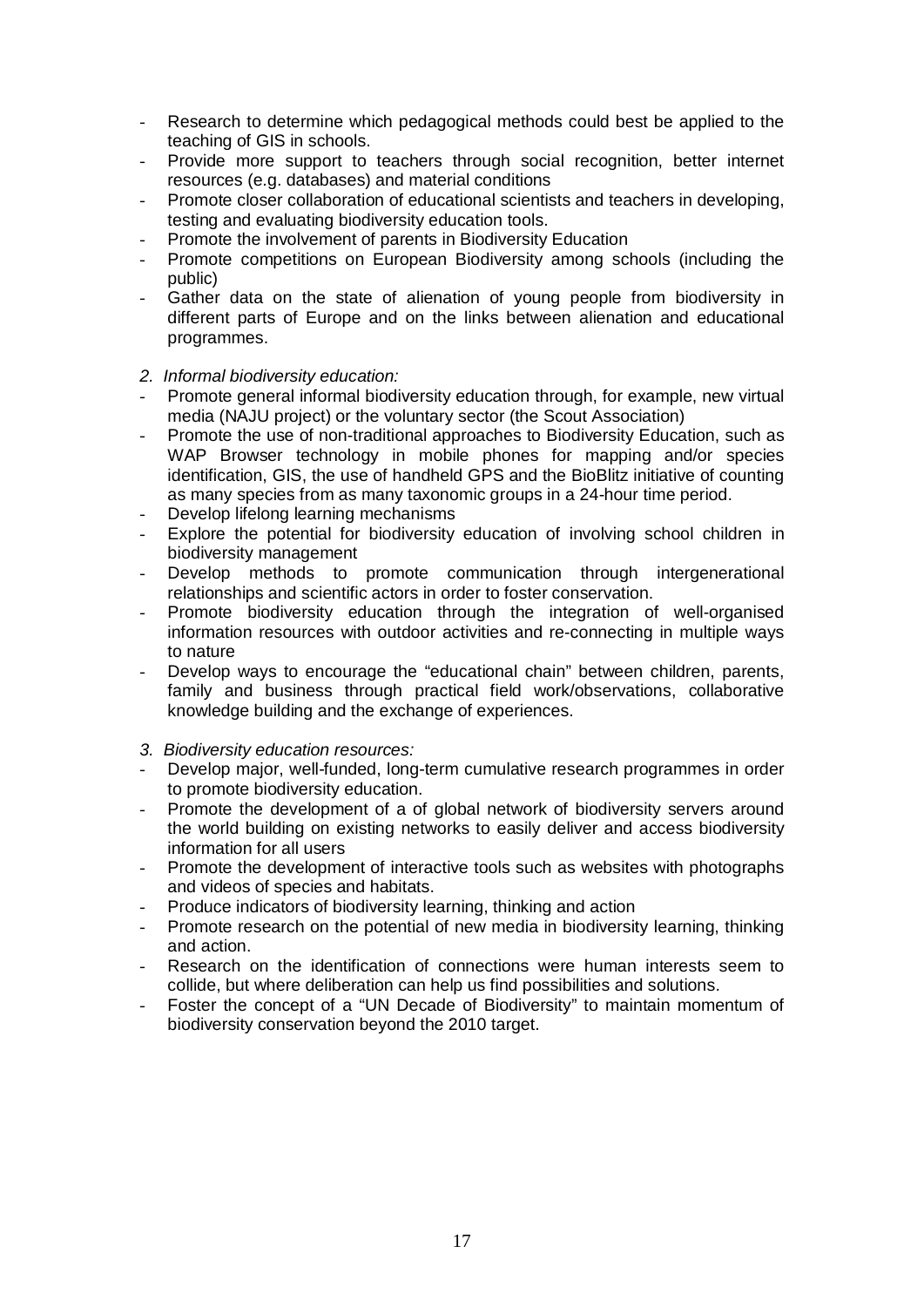

<span id="page-20-0"></span>Annex - List of contributions

| <b>Session and title of contribution</b>                                                                                   | <b>Contributors</b>          |  |
|----------------------------------------------------------------------------------------------------------------------------|------------------------------|--|
|                                                                                                                            |                              |  |
| How to reach the 2010- and beyond- target: Research influencing policy                                                     |                              |  |
| the 2010-and beyond-target: Research<br>How to reach<br>influencing policy- Introduction to the session                    | <b>Terry Parr</b>            |  |
| Survey of views on biodiversity research - a background<br>paper for the EPBRS                                             | <b>Terry Parr</b>            |  |
| RE: Survey of views on biodiversity research - a background<br>paper for the EPBRS                                         | Greg Mikkelson               |  |
| and challenges for the "systematic<br>Research needs<br>conservation planning" approach to the 2010 biodiversity<br>target | Dan Faith                    |  |
| What biodiversity?                                                                                                         | Ferdinando Boero             |  |
| RE: What biodiversity?                                                                                                     | <b>Franz Uiblein</b>         |  |
| RE: What biodiversity?                                                                                                     | Rob Tinch                    |  |
| Marine biodiversity loss - not just species                                                                                | <b>Keith Hiscock</b>         |  |
| Name one habitat                                                                                                           | Ferdinando Boero             |  |
| What biodiversity? 'We need data, and not estimates???!!                                                                   | <b>Keith Rennolls</b>        |  |
| RE: What biodiversity?                                                                                                     | <b>Ferdinando Boero</b>      |  |
| Mathematics and the real world                                                                                             | <b>Ferdinando Boero</b>      |  |
| RE: Mathematics and the real world                                                                                         | Syed Mahmood<br><b>Nasir</b> |  |
| RE: Mathematics and the real world                                                                                         | <b>Keith Rennolls</b>        |  |
| Broadening the discussion of research needs                                                                                | Mikael Hilden &              |  |
|                                                                                                                            | Eeva Furman                  |  |
| Defining the target                                                                                                        | <b>Bill Kunin</b>            |  |
| <b>RE: Defining the target</b>                                                                                             | Lars Berg                    |  |
| Aiming at the target: building on existing tools                                                                           | <b>Michiel</b>               |  |
|                                                                                                                            | WallisDeVries                |  |
| RE: Aiming at the target: building on existing tools                                                                       | <b>Keith Hiscock</b>         |  |
| Target and vision                                                                                                          | Barbara Livoreil             |  |
| Priorities for coastal marine habitats                                                                                     | Laura Airoldi                |  |
| Scale mismatches in biodiversity research                                                                                  | <b>Thomas Dirnboeck</b>      |  |
| Understanding drivers of biodiversity change - developing                                                                  | Anke Fischer                 |  |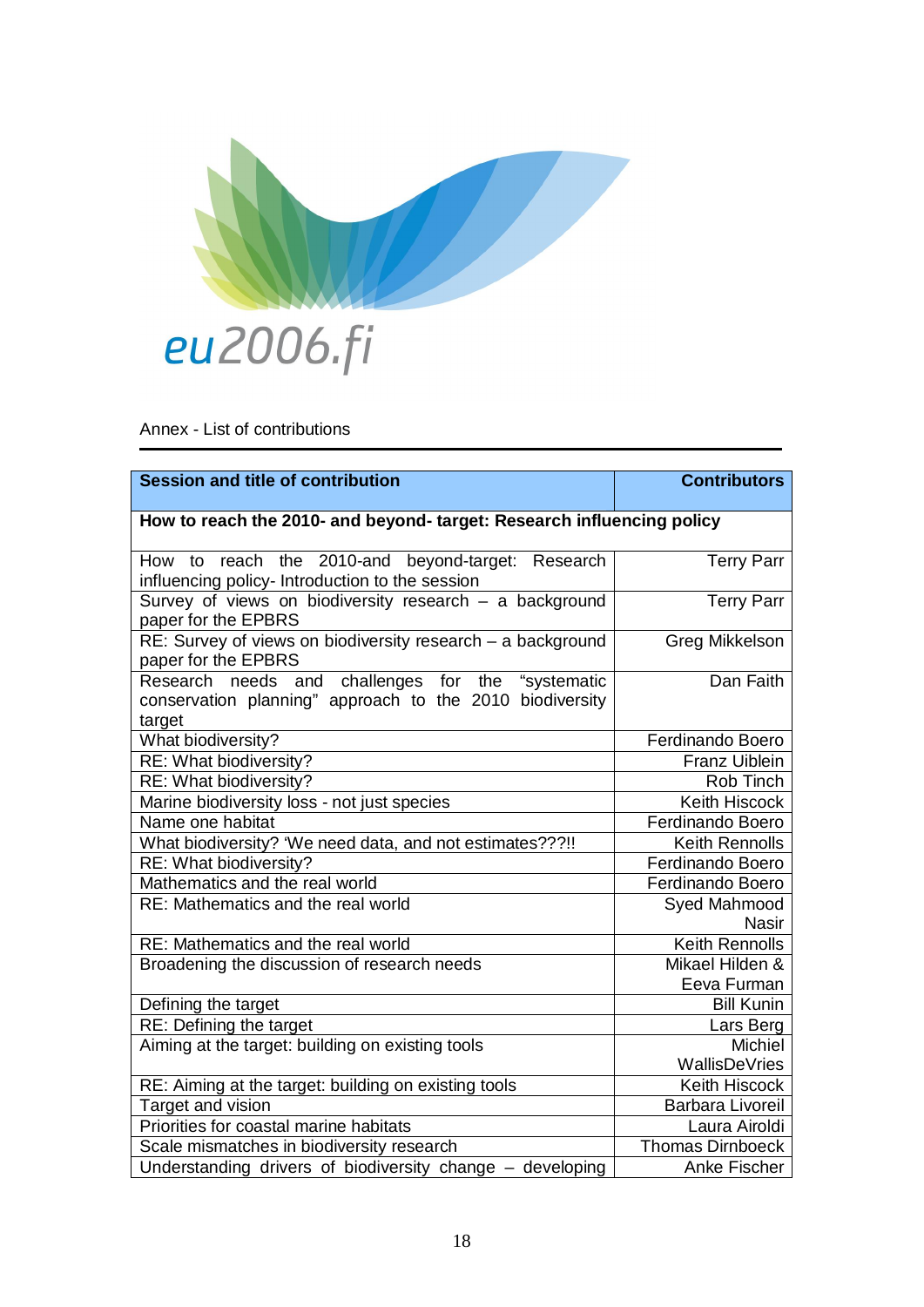| <b>Session and title of contribution</b>                                    | <b>Contributors</b>       |
|-----------------------------------------------------------------------------|---------------------------|
|                                                                             |                           |
| effective responses                                                         |                           |
| Social science research needs for conserving/restoring EU                   | Rob Tinch                 |
| biodiversity and enhancing coordination with development                    |                           |
| policies                                                                    |                           |
| and restoring biodiversity and<br>Conserving<br>ecosystem                   | Carlo Heip                |
| services in the wider EU marine environment                                 |                           |
| RE: Research requirements for marine biodiversity                           | <b>Thomas Thorndyke</b>   |
| Biosphere reserves, inventories and education                               | <b>Dieter Armerding</b>   |
| RE: Biosphere reserves, inventories and education                           | Douglas Bardsley          |
| Biodiversity in danger and scientific duty                                  | Jean-Pierre Feral         |
| Summary of research priorities identified in Week 1                         | Juliette Young            |
| RE: Summary of research priorities identified in Week 1                     | <b>Keith Hiscock</b>      |
| RE: Summary of research priorities identified in Week 1                     | Per Sjogren-Gulve         |
| Message from the Chair                                                      | <b>Terry Parr</b>         |
| Do we know enough or do we ask the wrong questions?                         | <b>Peter Moll</b>         |
| The need for compromise                                                     | <b>Ferdinando Boero</b>   |
| RE: The need for compromise                                                 | <b>Scott Jones</b>        |
| Ecosystem services in EU Biodiversity policy: the case of                   | <b>Catherine Souty-</b>   |
| indigenous European crayfish species                                        | Grosset & Julian          |
|                                                                             | Reynolds                  |
| <b>Biodiversity and Climate Change</b>                                      | Josef Settele             |
| Recommendations for Biodiversity and Climate Change                         | Magdalena Muir            |
| Countdown 2010 will tell us the hard way how to collect,<br>handle and sell | Peter Duelli              |
| <b>IBIs and Biocriteria</b>                                                 | Stephen Jameson           |
| Taxonomic research                                                          | <b>Simon Tillier</b>      |
| <b>RE: Taxonomic information</b>                                            | Ferdinando Boero          |
| <b>RE: Taxonomic information</b>                                            | Isabella Van de           |
|                                                                             | Velde                     |
| On SYNTHESIS and other EU projects                                          | Ferdinando Boero          |
| RE: On SYNTHESIS and taxonomy                                               | Wolfgang Waegele          |
| Taxonomic research and 2010                                                 | Dan Faith                 |
| The need for interdisciplinary research                                     | <b>Frank Waetzold</b>     |
| RE: The need for interdisciplinary research                                 | Dan Faith                 |
| When do biodiversity researchers know enough to stop the                    | Paul Opdam                |
| biodiversity decline?                                                       |                           |
| RE: When do biodiversity researchers know enough to stop                    | Jonathan Sadler           |
| the biodiversity decline?                                                   |                           |
| Developing transdisciplinary perspectives for biodiversity                  | <b>Carsten Nesshoever</b> |
| scientists                                                                  | et al.                    |
| Natura 2000 and Red List species                                            | Kajetan Perzanowski       |
| RE: Natura 2000 & Red Listed species                                        | Przemek Chylarecki        |
| Why are landscape developers so unwilling to hear about                     | <b>Adrienne Ortmann-</b>  |
| ecological sustainability?                                                  | Ajkai                     |
| Using existing tools                                                        | <b>Gabor Nechay</b>       |
| RE: Using existing tools                                                    | Cornelia Nauen            |
| RE: Using existing tools                                                    | Pedro Fernandes           |
| RE: Using existing tools                                                    | Norbert Hirneisen         |
| What is the evidence-base for biodiversity policy?                          | <b>Andrew Pullin</b>      |
| A parable: the leaning tower of Pisa                                        | <b>Richard Scott</b>      |
| <b>Biodiversity witchcraft</b>                                              | Ferdinando Boero          |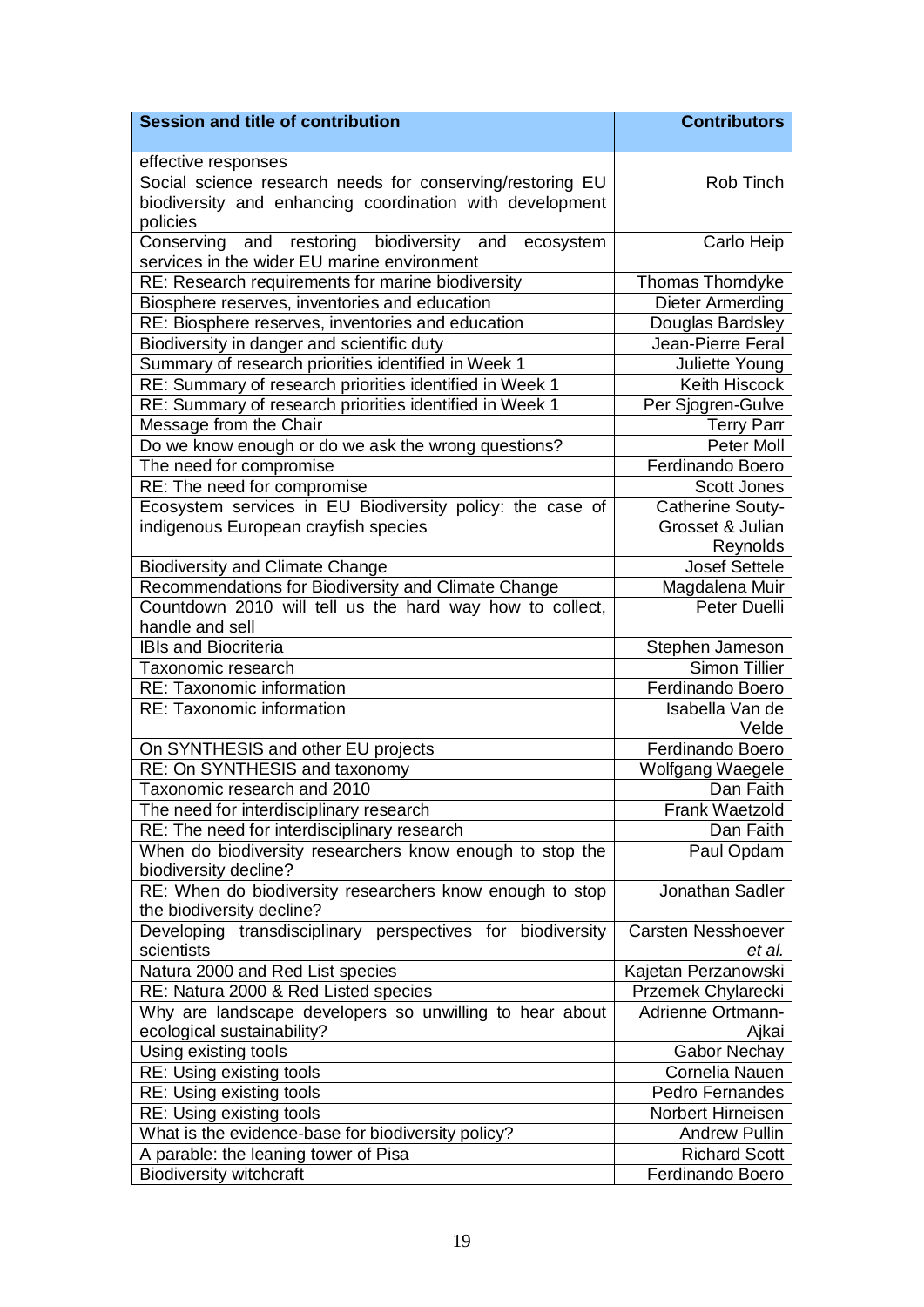| <b>Session and title of contribution</b>                       | <b>Contributors</b>       |
|----------------------------------------------------------------|---------------------------|
| Summary of research priorities identified in Week 2            | Juliette Young            |
| interface for<br>European science-policy<br>Improving<br>the   | Sybille Van den           |
| governance by<br>biodiversity<br>coordinating<br>stakeholders  | Hove                      |
| processes in European research                                 |                           |
| How does research contribute to halting biodiversity loss?     | <b>Ben Delbaere</b>       |
| What research priorities are missing?                          | <b>Allan Watt</b>         |
| RE: What research priorities are missing?                      | <b>Robert Kenward</b>     |
| Research needs related to management practices                 | Francisco Pugnaire        |
| Two more research priorities                                   | Larissa Khanina           |
| Supporting policy needs to estimate favourable conservation    | <b>Katalin Torok</b>      |
| status of habitats                                             |                           |
| Indicators of achievement of the 2010 Target                   | Jorge Soberon             |
| 2010 indicators for overall biodiversity                       | Dan Faith                 |
| <b>Service Providing Units</b>                                 | <b>Richard Harrington</b> |
| Assessing diversity at the landscape level                     | Mauro Agnoletti           |
| Halting biodiversity loss by 2010: two sides of one coin       | Peter Veen                |
| RE: Halting biodiversity loss by 2010: two sides of one coin   | <b>Helena Freitas</b>     |
| RE: Halting biodiversity loss by 2010: two sides of one coin   | Marcus Walsh              |
| Small eco-enterprises                                          | <b>Liz Hopkins</b>        |
| <b>RE: Small eco-enterprises</b>                               | Nuno Oliveira             |
| Conservation biology: the need for mutual knowledge transfer   | Norbert Sauberer          |
| Biodiversity in forests - discussion is needed                 | <b>Petr Petoik</b>        |
| Registering changes in biodiversity                            | Alan Feest                |
| <b>Summary Final Week</b>                                      | Juliette Young            |
|                                                                |                           |
| <b>Urban biodiversity</b>                                      |                           |
| Introduction to Urban ecology and biodiversity: status, trends | Jari Niemelä              |
| and research needs in urban biodiversity in Europe             |                           |
| Draft resolution on urban ecology and biodiversity: status,    | Jari Niemelä              |
| trends and research needs in urban biodiversity in Europe      |                           |
| Understanding attitudes towards urban green spaces             | <b>Robert Home</b>        |
| RE: Understanding attitudes towards urban green spaces         | <b>Richard Scott</b>      |
| RE: Understanding attitudes towards urban green spaces         | Jari Niemelä              |
| Psychological and aesthetic considerations                     | Susanna Lehvavirta        |
| RE: Psychological and aesthetic considerations                 | Jari Niemelä              |
| RE: Psychological and aesthetic considerations                 | Jonathan Sadler           |
| Urban biodiversity: The ET project                             | Susanna Lehvavirta        |
| RE: Urban biodiversity: The ET project                         | Jonathan Sadler           |
| RE: Urban biodiversity: The ET project                         | Robbert Snep              |
| A planned workshop on GLOBENET                                 | Lyubimir Penev            |
| Rich urban diversity?                                          | Norbert Hirneisen         |
| RE: Rich urban diversity?                                      | <b>Robert Home</b>        |
| RE: Rich urban diversity?                                      | <b>Robbert Snep</b>       |
| Other research initiatives                                     | Philip James              |
| RE: Rich urban diversity?                                      | Sandrine Godefroid        |
| Urban ecology: Current issues and research avenues             | Jonathan Sadler           |
| RE: Urban ecology: Current issues and research avenues         | <b>Ulla Mortberg</b>      |
| Understanding complexities                                     | Jari Niemelä              |
| RE: Understanding complexities                                 | Jonathan Sadler           |
| Peopling the science                                           | <b>Robert Home</b>        |
| Standardization and indicators                                 | <b>Fabio Attorre</b>      |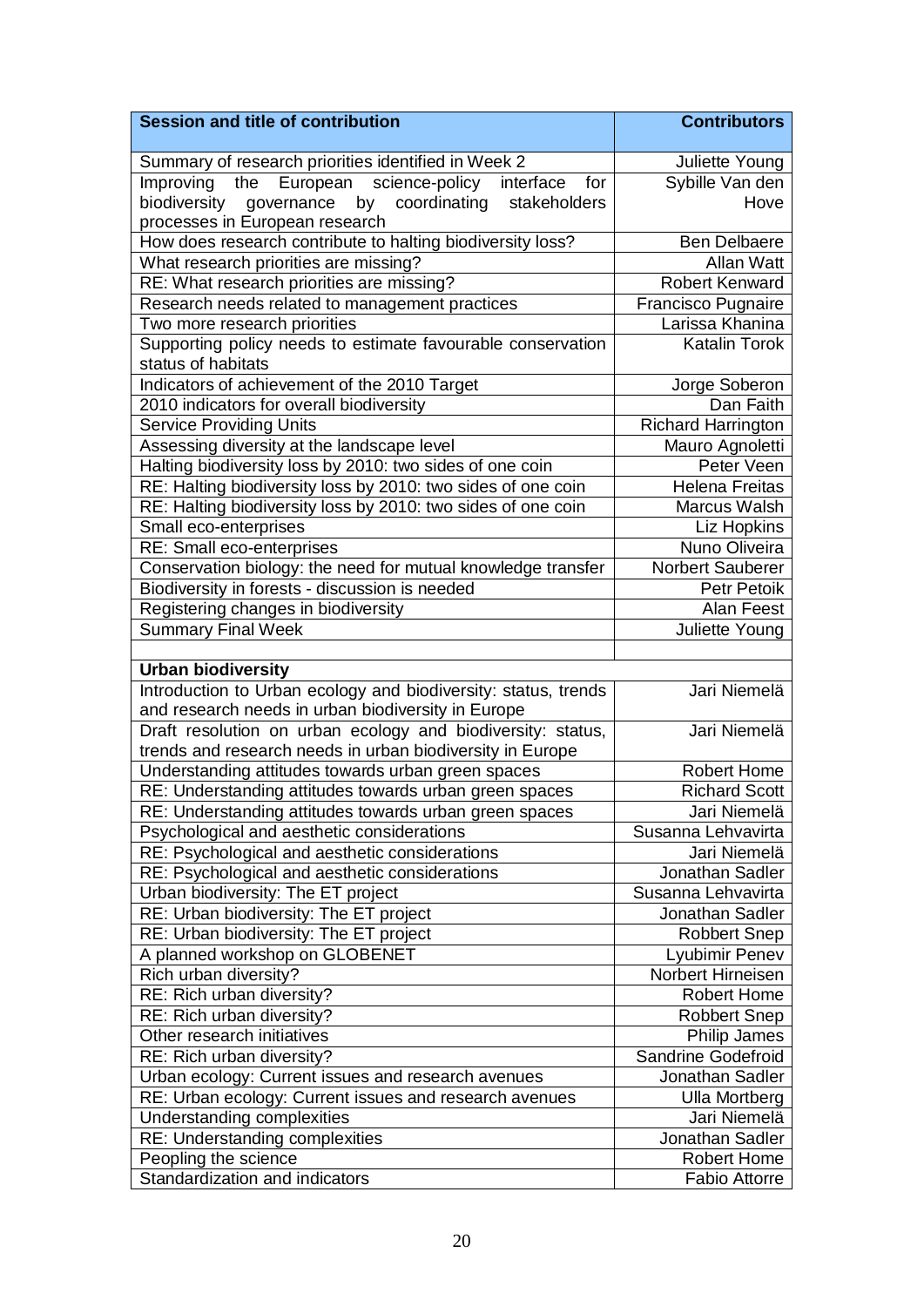| <b>Session and title of contribution</b>                                                               | <b>Contributors</b>     |
|--------------------------------------------------------------------------------------------------------|-------------------------|
| Urban ecology in Russian cities                                                                        | Vladimir Vershinin      |
| How can landscape ecological research contribute to the<br>understanding of the urban ecosystem?       | <b>Robbert Snep</b>     |
| Summary of research priorities identified in Week 1                                                    | Juliette Young          |
| biodiversity management - lessons from<br>the<br>Urban<br>Millennium Ecosystem Assessment in Stockholm | Thomas Elmquist         |
| Summary of research priorities identified in Week 2                                                    | Juliette Young          |
| RE: Addendum to research list                                                                          | Irina Herzon            |
| RE: Addendum to research list                                                                          | <b>Robbert Snep</b>     |
| RE: Addendum to research list                                                                          | <b>Robert Home</b>      |
| RE: Addendum to research list                                                                          | Susanna Lehvavirta      |
| Urban aquatic biodiversity                                                                             | <b>Stephen Hawkins</b>  |
| Floristic biodiversity - a central European perspective                                                | Ingolf Kuehn            |
| RE: Floristic biodiversity - a central European perspective                                            | Susanna Lehvavirta      |
| Biodiversity of Prague: past, present and future perspectives                                          | <b>Tomas Kucera</b>     |
| <b>Summary Final Week</b>                                                                              | Juliette Young          |
|                                                                                                        |                         |
| <b>Youth and Biodiversity</b>                                                                          |                         |
| Introduction to the Youth and Biodiversity session                                                     | Mauri Åhlberg           |
| Traditional and innovative approaches to biodiversity<br>education                                     | <b>Horst Freiberg</b>   |
| RE: Traditional and innovative approaches to biodiversity<br>education                                 | Mauri Åhlberg           |
| RE: Traditional and innovative approaches to biodiversity                                              | <b>Wouter Los</b>       |
| education                                                                                              |                         |
| RE: Traditional and innovative approaches to biodiversity<br>education                                 | Mauri Åhlberg           |
| RE: Traditional and innovative approaches to biodiversity<br>education                                 | <b>Horst Freiberg</b>   |
| RE: Traditional and innovative approaches to biodiversity<br>education                                 | Norbert Hirneisen       |
| <b>Handheld GPS</b>                                                                                    | Patricia Mergen         |
| RE: Handheld GPS                                                                                       | Mauri Åhlberg           |
| New conceptual and empirical approaches for curricular and<br>extra-curricular biodiversity education  | Susanne Boegeholz       |
| RE: Conceptual and empirical approaches to Biodiversity<br>Education                                   | Mauri Åhlberg           |
| Innovations to promote biodiversity by co-operation of<br>teachers and scientists                      | Eila Jeronen            |
| RE: Innovations to promote biodiversity by co-operation of<br>teachers and scientists                  | Mauri Ahlberg           |
| Observing Survival or Death of the Austrian Orchids in the                                             | <b>Dieter Armerding</b> |
| 3rd Millennium                                                                                         |                         |
| RE: Observing the Austrian Orchid                                                                      | Mauri Åhlberg           |
| Parents' role in biodiversity education                                                                | Eila Jeronen            |
| <b>Priorities for Biodiversity Education</b>                                                           | Mauri Ahlberg           |
| RE: Priorities for Biodiversity Education                                                              | Keith Hiscock           |
| School-initiated local sustainability projects in co-operation                                         | Adrienne Ortmann-       |
| with an interactive national biodiversity database                                                     | Ajkai & Attila Varga    |
| Summary of research priorities identified in Week 1                                                    | Juliette Young          |
| German experience of public biodiversity education - using                                             | Karin Ulbrich           |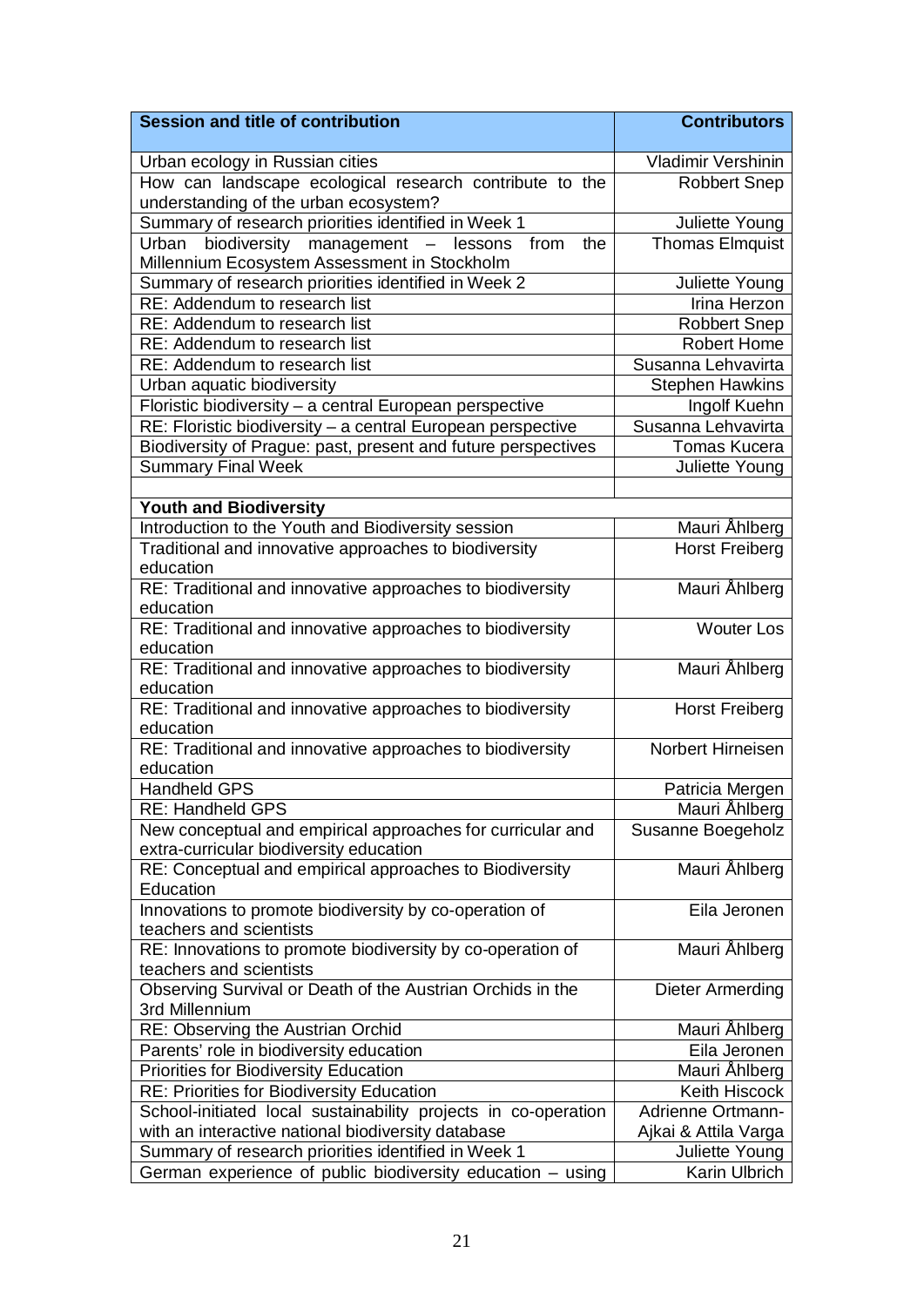| <b>Session and title of contribution</b>                                                                      | <b>Contributors</b>       |
|---------------------------------------------------------------------------------------------------------------|---------------------------|
| butterflies and other selected animal taxa                                                                    |                           |
| A common platform for biodiversity education?                                                                 | <b>Ferdinando Boero</b>   |
| Young people and biodiversity: Worlds apart?                                                                  | Jana Verboom              |
| RE: Young people and biodiversity: Worlds apart?                                                              | Mauri Ahlberg             |
| RE: Young people and biodiversity: Worlds apart?                                                              | Marja-Leena Loukola       |
| RE: Young people and biodiversity: Worlds apart?                                                              | Per Sjogren-Gulve         |
| RE: Young people and biodiversity: Worlds apart?                                                              | <b>Ben Sunderhaus</b>     |
| Communication technology, urban life style and biodiversity                                                   | Jari Lyytimaki            |
| RE: Communication technology, urban life<br>style<br>and                                                      | Mauri Åhlberg             |
| biodiversity                                                                                                  |                           |
| Biodiversity Education and/or Education for Sustainable                                                       | lann Lundegard and        |
| Development                                                                                                   | Per-Olof Wickman          |
| RE: Biodiversity Education and/or Education for Sustainable                                                   | Mauri Åhlberg             |
| Development                                                                                                   |                           |
| Collaborative knowledge-building platform                                                                     | <b>Horst Freiberg</b>     |
| RE: Collaborative knowledge-building platform                                                                 | Mauri Åhlberg             |
| Global ESD innovation in progress: NatureGate(R)<br>in                                                        | Mauri Åhlberg and         |
| <b>Biodiversity Education</b>                                                                                 | Leif Schulman             |
| Summary of research priorities identified in Week 2                                                           | Juliette Young            |
| Biodiversity education discussed<br>elsewhere<br>the<br>in<br>e-<br>conference                                | Mauri Åhlberg             |
|                                                                                                               | Mauri Åhlberg             |
| Asking for research priorities in Biodiversity Education<br>RE: Research priorities in Biodiversity Education | Mervi Aineslahti          |
| RE: Research priorities in Biodiversity Education                                                             | Irina Herzon              |
| RE: Research priorities in Biodiversity Education                                                             | Cornelia Nauen            |
| <b>RE: Research priorities in Biodiversity Education</b>                                                      | <b>Horst Freiberg</b>     |
| RE: Research priorities in Biodiversity Education                                                             | Karin Ulbrich             |
| Comments on research priorities in Biodiversity Education                                                     | Mauri Åhlberg             |
| on research priorities in Biodiversity<br>RE: Comments                                                        | P. Wickman                |
| Education                                                                                                     |                           |
| Citizen science and community participation in protected area                                                 | Anna Lawrence &           |
| management: a model from Rodna Mountains National Park,                                                       | Alina Szabo               |
| Romania                                                                                                       |                           |
| RE: Citizen science and community participation                                                               | Agnes Mero                |
| Reading Nature- Linking biodiversity and ecosystem function                                                   | Ola Magntorn              |
| in an educational context                                                                                     |                           |
| 'The Stack' helps biology students in their 'biodiversity crises'                                             | Viivi Virtanen &          |
|                                                                                                               | Jouko Rikkinen            |
| Voluntary sector                                                                                              | <b>Richard Harrington</b> |
| <b>Biodiversity education and ENSI-Project</b>                                                                | Lea Houtsonen             |
| Co-operation between different school forms                                                                   | Susanna Tauriainen        |
| A UN decade of biodiversity 2011-2020                                                                         | <b>Horst Freiberg</b>     |
| Final week summary                                                                                            | Juliette Young            |